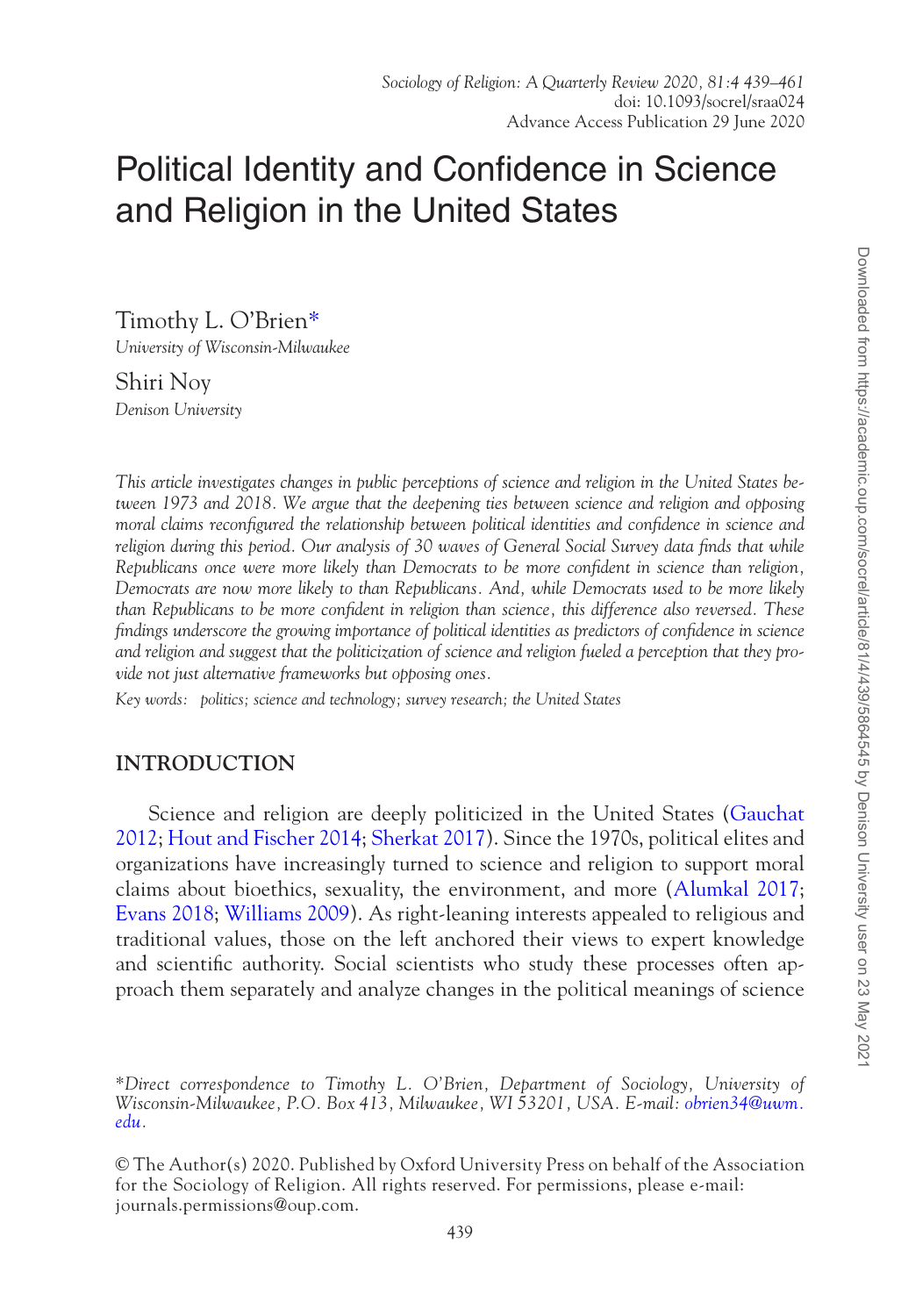and religion independently of one another. Yet, the boundaries of science and religion are often drawn in direct contrast to each other [\(Gieryn 1999](#page-21-2); [Sorrell](#page-22-2)  [and Ecklund 2019\)](#page-22-2). Furthermore, the relational basis of social fields suggests that changes in the cultural meaning of one field correspond to simultaneous changes in adjacent fields ([Fligstein and McAdam 2012](#page-20-2)). Given the cultural and historical relationship between science and religion, examining them in tandem may provide a more complete understanding of how they orient people's worldviews and daily lives.

In this article, we examine how the politicization of science and religion changed how they are perceived by the public. We view politicization as a wide-ranging set of processes that have embedded scientific and religious knowledge, values, and symbols within political parties and institutions. While previous studies have examined the politicization of science and religion independently of one another ([Fischer and](#page-21-1)  [Hout 2014;](#page-21-1) [Mann and Schleifer 2019](#page-21-3)), we investigate these processes simultaneously as part of a larger cultural realignment. We argue that beginning in the 1970s, changes in how science and religion were deployed in U.S. party politics prompted broad changes in their public meaning. As religious and secular conservatives tied science to liberal values and Democratic politics, religion provided a cultural counterweight. The growing number of episodes where science and religion were enlisted as moral and political alternatives gradually transformed their cultural meanings. These tensions surface in debates over bioethics ([Evans 2013](#page-20-3)), sexuality [\(Whitehead](#page-22-3)  [and Baker 2012\)](#page-22-3), race [\(Emerson and Smith 2001](#page-20-4)), the environment [\(Morrison et al.](#page-21-4)  [2015](#page-21-4)), and more. In each of these instances, political and religious elites instigated a perception of normative conflict between science and religion. Their efforts ultimately contributed to widespread changes in the meanings attached to these cultural authorities. Consequently, perceptions of science and religion each grew increasingly rooted in moral and political dispositions.

Our analysis of 30 waves of General Social Survey (GSS) data collected between 1973 and 2018 supports these claims. We find that the association between political identity and confidence in science and religion intensified over time. The trajectory of the changes coincides with the changing uses of science and religion in U.S. politics. Given the importance of normative and moral orientations to political dispositions, we interpret the deepening ties between political identities and confidence in science and religion as evidence of their changing normative and moral significance. These findings suggest that perceptions of science and religion are more politically divided than at any time in recent history. They also indicate that the politicization of science and religion contributed to a belief that they provide not just alternative sources of cultural authority but opposing ones.

# **BACKGROUND**

# *The Politicization of Science*

We conceptualize science and religion as cultural authorities, by which we mean widely accepted sources of credible knowledge and values that orient belief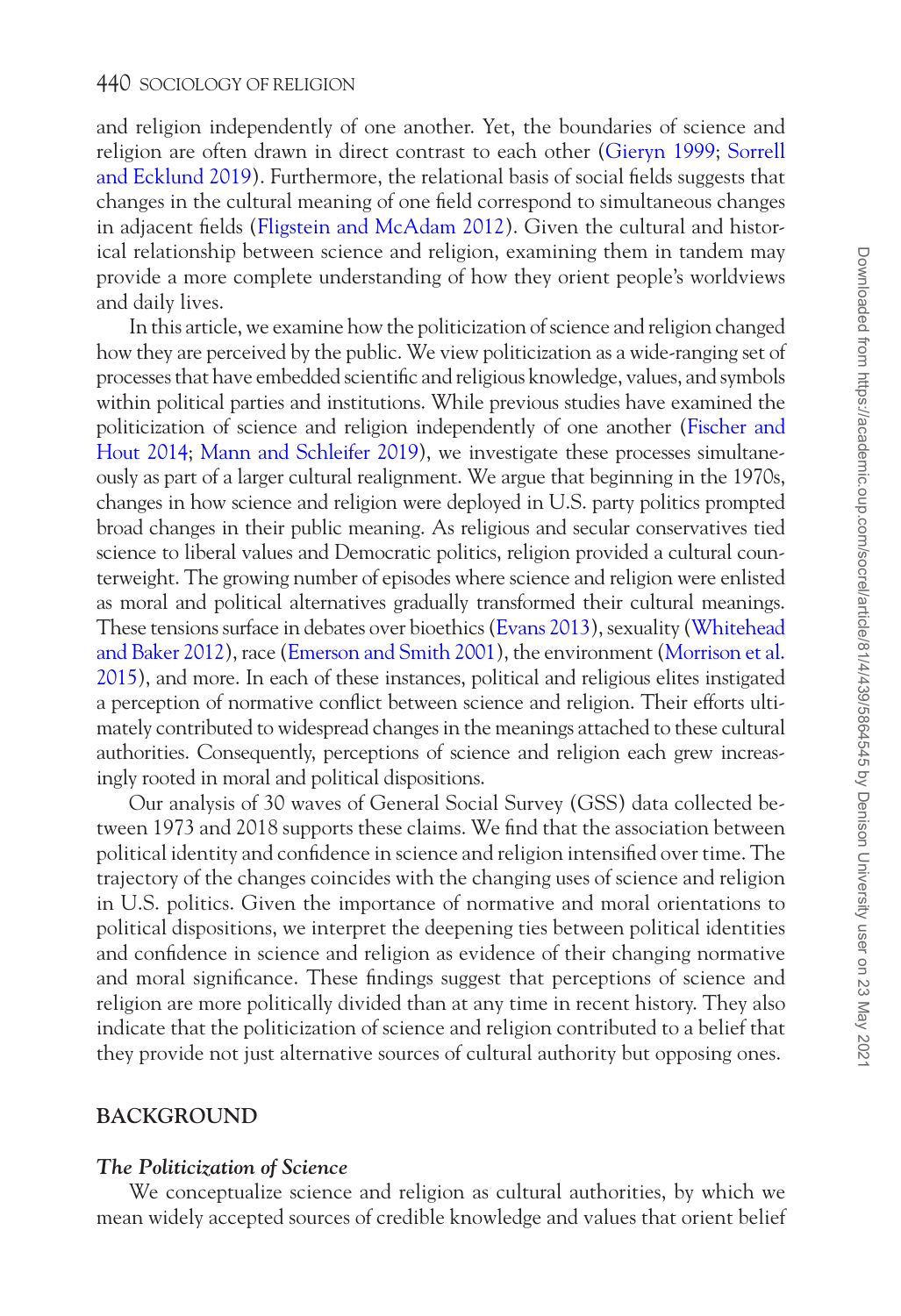and behavior. Our approach is consistent with theories that view science and religion as social fields that compete for symbolic and material influence over social life [\(Bourdieu 1991](#page-20-5); [Fligstein and McAdam 2012](#page-20-2)). Numerous studies in this tradition examine how science interacts with other social fields, such as politics and religion. One of the most consistent findings from these studies is the widening gulf between liberals' and conservatives' perceptions of science in the United States [\(Gauchat 2012](#page-21-0); [Mann and Schleifer 2019](#page-21-3); [Motta 2018;](#page-21-5) [Sherkat 2017](#page-22-0)). Although science has always been associated with a normative orientation [\(Merton \(\[1942\]](#page-21-6)  [1973](#page-21-6)), its use during much of the twentieth century was seen through a lens of nationalism rather than partisanship [\(Kevles 1978](#page-21-7)). For example, Vannevar Bush's (1945) *Science: The Endless Frontier*, President Eisenhower's commissioning of the President's Science Advisory Committee, and President Kennedy's dogged pursuit of a national space program illustrate how Democrats and Republicans of the post-World War II era each viewed science as a vehicle for promoting the nation's interests.

Despite its initial popularity in the post-war years, several related developments gradually reshaped the public's view of science and provoked the mistrust of science among Republicans and conservatives that persists today. First, widespread deference to scientific and expert authority coupled with social movements focused on workers, consumers, and the environment fueled rapid growth of the regulatory state [\(Jasanoff 1994\)](#page-21-8). However, increased regulation was met by coordinated resistance from large corporations. As these interests gained prominence in the Republican Party, deregulation and limited government became a unifying cause for conservatives ([Gross et al. 2011\)](#page-21-9). As the balance of power in the Republican Party tilted toward economic elites, hostility toward experts and regulators gradually permeated the party.

Second, economic elites' antipathy toward the regulatory state was joined by a widespread anti-intellectual movement [\(Gross et al. 2011\)](#page-21-9). Barry Goldwater's presidential bid in 1964 seethed contempt for scientists, professionals, and other experts and helped to normalize the resentment of intellectualism that remains central to conservative ideology in the United States [\(Shermer 2013](#page-22-4)). This political shift is apparent in conservative populist discourse of the period, which centered on a critique of cultural elites [\(Bonikowski and Gidron 2015\)](#page-20-6). The ascendance of conservative policy institutes and think tanks strengthened opposition to intellectuals and cultural elites by providing accounts of economic, environmental, and social issues that opposed those of the scientific establishment [\(Medvetz 2012](#page-21-10)). Ironically, right-wing policy institutes often relied on debunked or marginalized scientific claims to attack mainstream science ([Oreskes](#page-21-11)  [and Conway 2010\)](#page-21-11).

Third, the political activities of some scientists during this period contributed further to the cultural association between science and liberal politics. The close ties between science and the military and the accompanying surveillance of scientists during the early Cold War discouraged political activism in the scientific community [\(Thorpe 2002](#page-22-5)). However, in the more liberal climate of the 1960s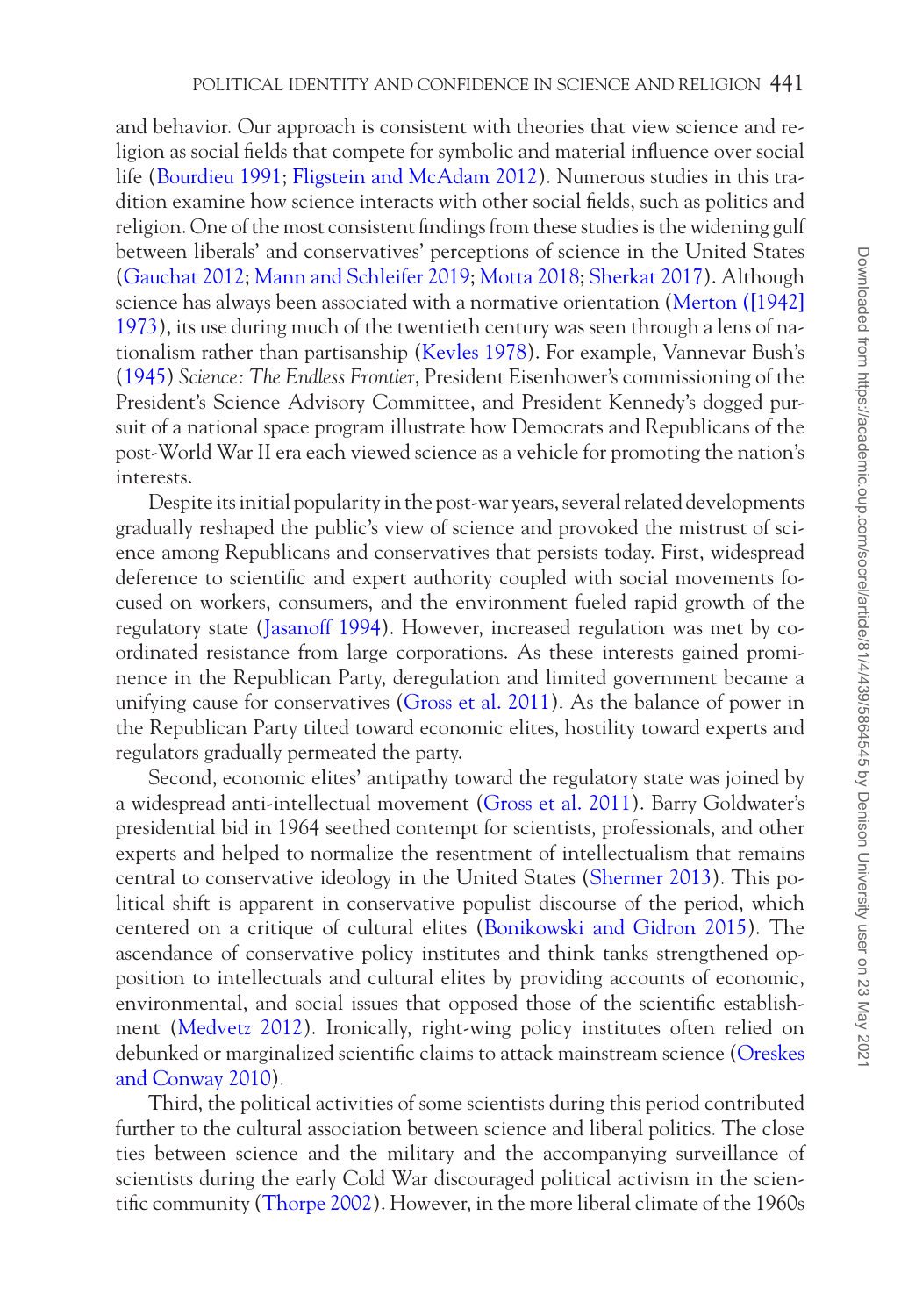and 1970s scientific organizations such as the Union of Concerned Scientists gave scientists substantial voice in politics. These organizations advocated openly for liberal defense, environmental, and economic policies ([Moore 1996](#page-21-12)). Although many "activist scientists" attempted to decouple scientific knowledge from its political implications, their activities within the broader political context of the period nonetheless heightened the perception of science as a liberal institution.

Ultimately, as science became associated with progressive moral and economic agendas, perceptions of science became tied to political identities. The Republican Party's rejection of regulatory science and intellectualism has divided the public on numerous issues related to science including climate change, nuclear waste, gun safety, sexuality, and more ([Kahan et al. 2011;](#page-21-13) [Motta 2018;](#page-21-5) [Whitehead](#page-22-3)  [and Baker 2012](#page-22-3)). At the micro-level, one explanation for conservatives' growing suspicion of science is motivated reasoning ([Kahan et al. 2011](#page-21-13)). Simply put, this suggests that people interpret evidence in ways that resonate with their cultural dispositions. In fact, disconfirming evidence may strengthen one's beliefs. This means that when factual evidence conflicts with one's political identity, ideological concerns may supersede intellectual ones. Thus, as Republican and conservative leaders tethered science to liberal values, this new meaning of science spread throughout the party. The self-reinforcing nature of this process suggests that there have been gradual rather than discrete changes in public opinion as parties have grown entrenched in their orientations. It also suggests that the longer the process continues, the more difficult it is to arrest.

# *The Politicization of Religion*

As an institution, religion is often considered to be more heterogeneous than science. For example, even within faith traditions there is wide variation in doctrinal knowledge, organizational structures, and religious practices. Despite this variety, religion has recognizable institutional traits that are not reducible to denominations. This view of religion aligns with theories that conceptualize it as a cultural field rather than a set of discrete faith traditions. The growing prominence of white Conservative Christians in Republican politics during the late twentieth century is well known ([Skocpol and Williamson 2013](#page-22-6); [Williams](#page-22-1)  [2009](#page-22-1)). However, field theories suggest these religious changes occurred alongside changes in adjacent social fields, including science ([Fligstein and McAdam](#page-20-2)  [2012](#page-20-2)). We contend that when the Republican Party linked science to a liberal economic and cultural agenda, it also recast religion as an alternative source of knowledge and values. White Conservative Protestant leaders and organizations initiated this shift, but its consequences reverberated throughout U.S. politics. As science was tied to modern values and religion to traditional ones, even secular Republicans and religious Democrats changed how they thought about each, not as disciplines or denominations but as sources of cultural authority. Consequently, "religion" came to stand in for conservative politics in the eyes of many moderates and liberals who in turn rethought their own religious identities [\(Hout and Fischer 2014](#page-21-1)).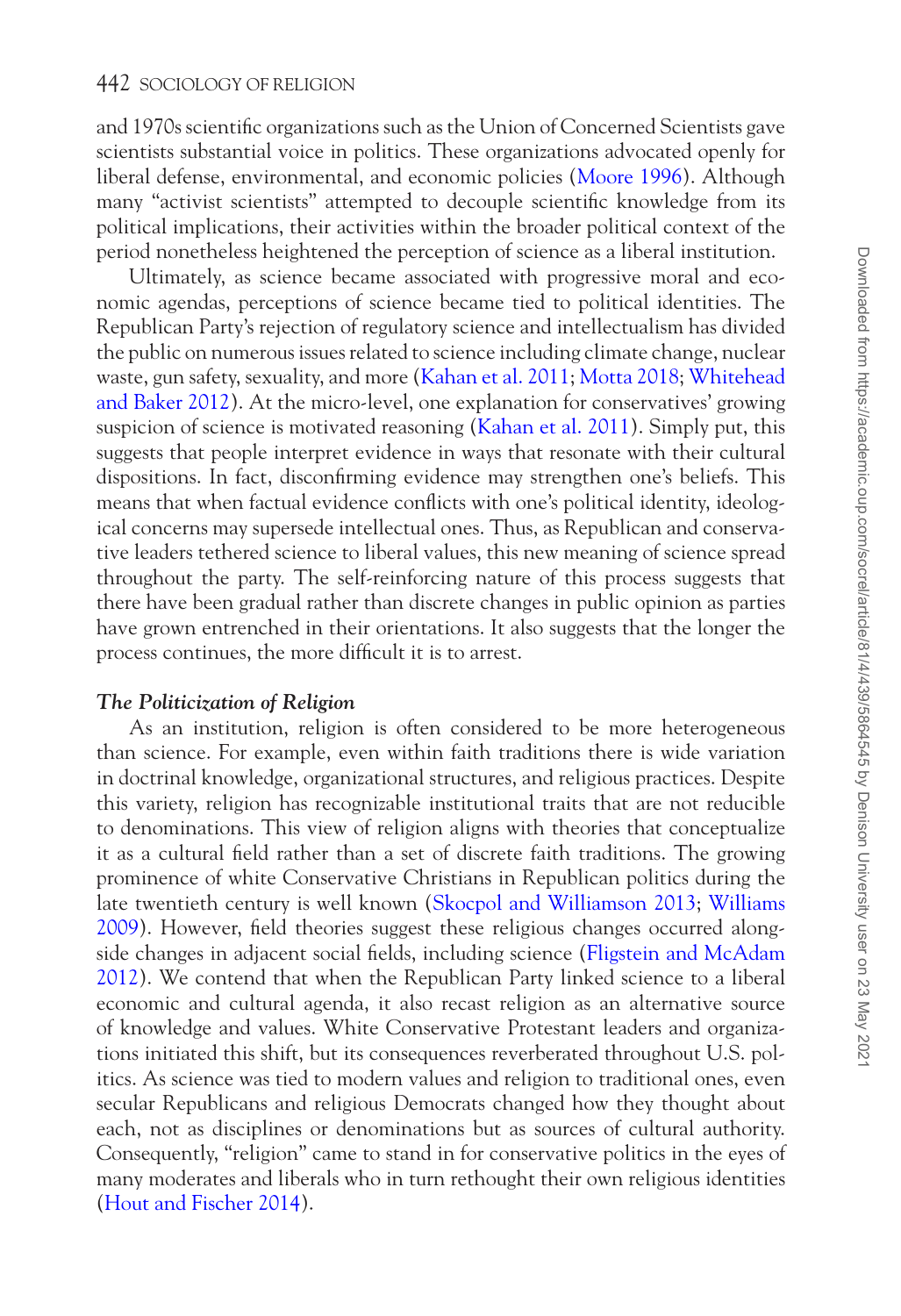The contemporary relationship between religion and right-wing politics in the United States can be traced to social and demographic changes of the 1960s, the rise of the Religious Right in the 1970s, and the emergence of white Conservative Protestants as a key constituency in the Republican coalition [\(Steensland and Wright 2014\)](#page-22-7). Previously, religious conservatives were just as likely to be Democrats as Republicans. However, population shifts coupled with economic and cultural changes during the 1960s led many Conservative Protestants to defect from the Democratic Party. And, as Conservative Protestants tacked right many liberals opted out of Conservative Protestantism [\(Hout and Fischer 2014](#page-21-1)).

Encouraged by successful religious movements at the local level and the defeat of the equal rights amendment at the national level, white Conservative Christians solidified their association with the Republican Party during the 1970s and began to grow their political influence by appealing to secular conservatives [\(Crawford 1980](#page-20-7)). At the same time, secular Republicans sought to extend their political reach by uniting secular and religious conservatives around opposition to government's perceived threat to economic freedom and religious values. The fusion of economic and religious conservatives remains a central feature of the Republican Party. Merging these constituencies required Republicans to recast their agenda as one focused on restoring "traditional" or "family" rather than "Christian" values, which is evident in the Christian nationalist ideology widespread among Republicans [\(Whitehead et al. 2018\)](#page-22-8). Science and intellectualism were simultaneously refashioned as the cultural antithesis to religion and a threat to a traditional lifestyle, which is apparent in conservative political discourse of the era ([Bonikowski and Gidron 2015\)](#page-20-6). For example, during the 1988 presidential campaign Republican candidate George H.W. Bush framed Democrats as cultural elites who opposed the religious values shared by most Americans: "the intellectuals have, in my friend Bill Bennett's phrase, 'fastidious disdain' for public expressions of religious sentiment that is, to my mind, unreasonable and ungenerous. The overwhelming majority of the people feel a moment of silence or silent prayer is a legitimate right." (September 28, 1988, Columbus Ohio, Annenberg/ Pew Archive of Presidential Campaign Discourse). By portraying Democrats as elitist intellectuals and Republicans as everyday people, accusations such as these reinforced the growing political fissure in people's views of science and religion as cultural authorities.

A series of public controversies that depict religion (usually white Conservative Protestantism) as besieged by technocrats and intellectuals has deepened the politicization of religion. The creation science and intelligent design movements are perhaps the best known of these conflicts [\(Numbers \[1992\] 2006](#page-21-14)). While these episodes were about contested factual knowledge, most of the current tension between science and religion concerns moral issues ([Evans 2018\)](#page-20-1). For example, recent conflicts between science and religion related to gender, sexuality, biomedical research, and the environment all center on normative rather than intellectual disagreements ([Alumkal 2017;](#page-20-0) [Evans 2011](#page-20-8)).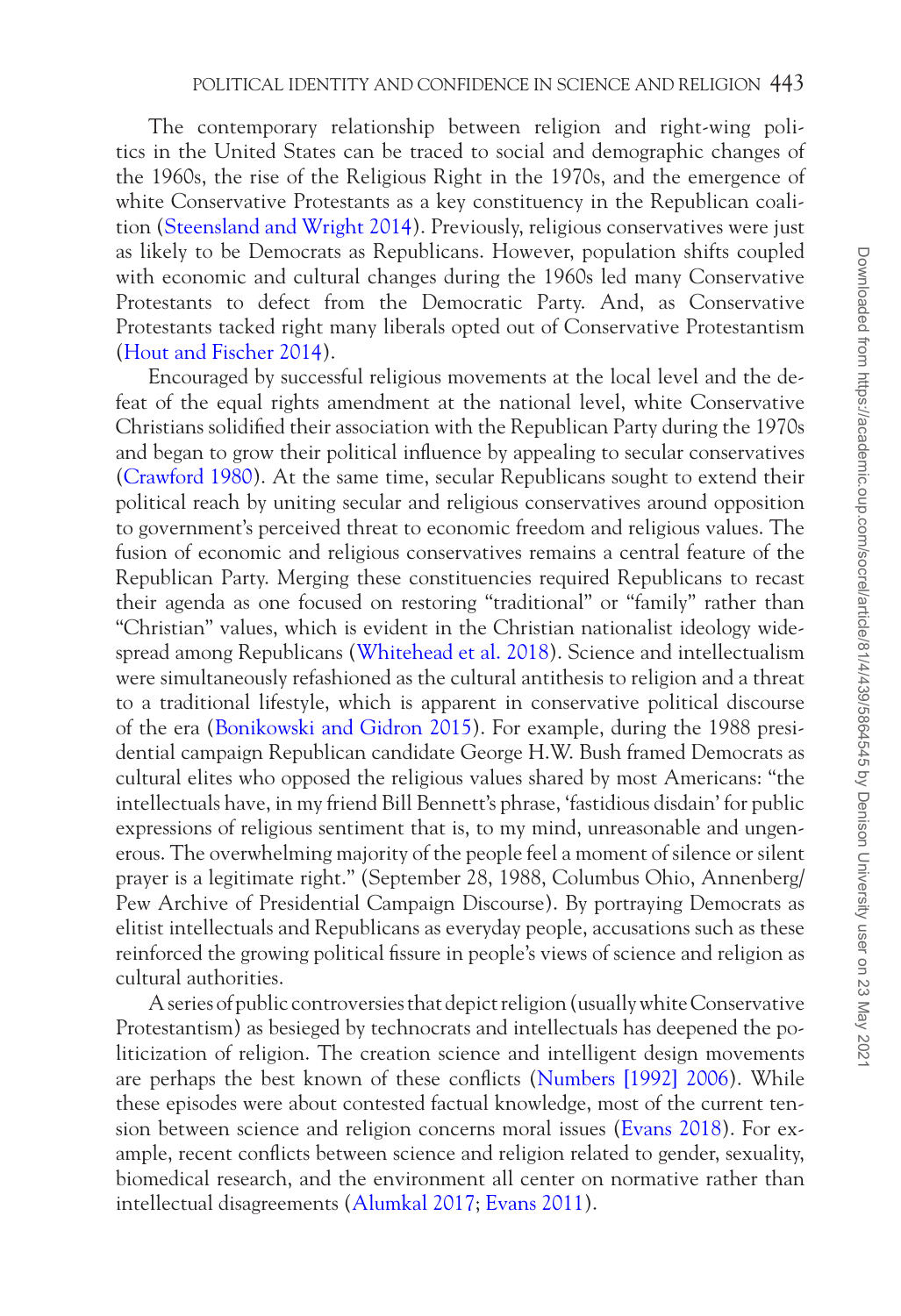The politicization of science thesis suggests that as science became embedded in party politics, it acquired new cultural meaning (e.g., from disinterestedness to progressivism). We contend that as religious leaders and organizations aligned with the Republican Party, often in direct opposition to science, religion also took on new meaning (e.g., from piety to conservatism). For example, as religious accounts of sexuality grew increasingly associated with the Republican party, scientific accounts of sexuality were linked to liberal politics [\(Jelen 2017;](#page-21-15) [Redding 2013;](#page-21-16) [Sherkat et al. 2011](#page-22-9)). It is hard to overstate the importance of white Conservative Christians in this process. However, their efforts to attach a particular set of Christian values to the Republican party led to a more general shift in the cultural meaning attached to religion. Thus, the transformation of Conservative Christianity is only part of the story of religion's changing cultural meaning. Equally important was the growing belief that religion is a politically conservative institution [\(Evans 2016\)](#page-20-9). Our argument is consistent with research on "secularized evangelical discourse" and Christian nationalism that finds that political ideals rooted in Evangelical Christianity now appeal to Americans across faith traditions [\(Delehanty et al. 2018](#page-20-10); [Whitehead et al. 2018](#page-22-8)).

The framing of science and religion as moral and political alternatives suggests that public perceptions of them have grown increasingly dependent on normative dispositions and increasingly oppositional. We therefore anticipate that not only have Democrats become more confident than Republicans in science, they have become less confident than Republicans in religion. We also expect that these differences grew over time. If perceptions of science and religion are based on experience with institutional science and religion, then education and religious attendance would likely be the key indicators of how they are perceived, and differences associated with political identities would be eliminated after accounting for these factors. However, if perceptions of science and religion are increasingly seen as political institutions, as we believe they are, then their association with political identities would remain net of other identities and experiences related to science and religion.

# **DATA**

We examine perceptions of science and religion using data from the GSS. The GSS has interviewed noninstitutionalized adults from representative samples of U.S. households annually or biennially since 1972. We use 30 waves of data collected between 1973 and 2018 (dependent variables were not available for 1972 or 1985). Although the repeated cross-sections design cannot capture individual change over the life course, the GSS provides an unmatched opportunity to observe aggregate-level trends in public opinion. Its large sample size and wealth of sociodemographic information allow us to examine perceptions of science and religion after adjusting for numerous other factors.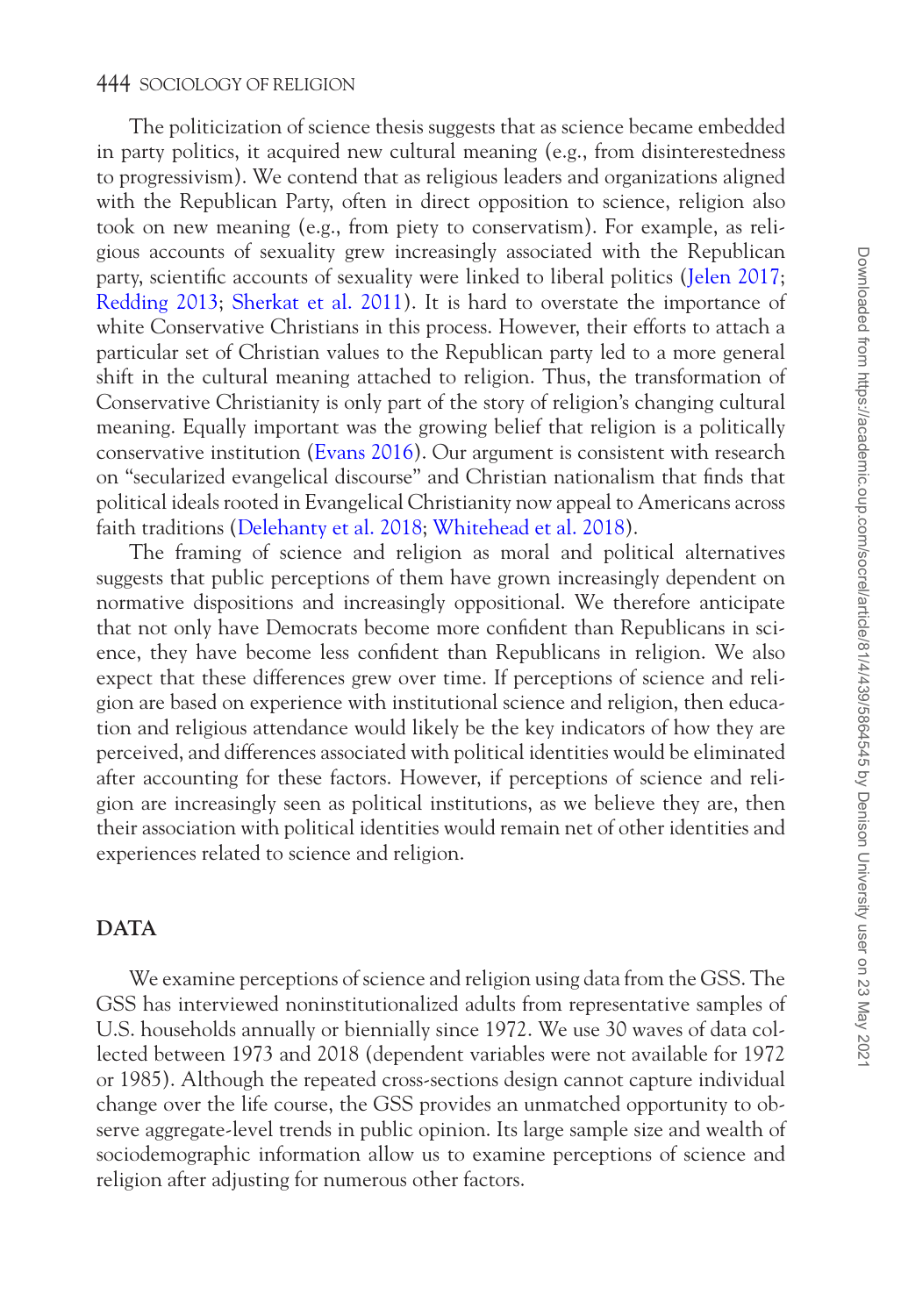# **METHODS**

Our analysis proceeds in two stages. First, we estimate binary logistic regression models to examine confidence in science and religion separately. Second, we estimate a multinomial logistic regression model to examine whether people have more, less, or the same amount of confidence in science compared to religion[.1](#page-6-0) At both stages, we use interactions to determine whether partisan differences changed over time. To interpret regression results and to illustrate political changes, we compute predicted probabilities and average marginal effects (AMEs). All analyses use the recommended sampling weights.

## **MEASURES**

#### *Dependent Variables*

Our dependent variables are confidence in science and confidence in religion. Survey respondents were read the following statement: "I am going to name some institutions in this country. As far as the people running these institutions are concerned, would you say you have a great deal of confidence, only some confidence, or hardly any confidence at all in them?" Respondents were asked to rate the "scientific community" and "organized religion" among several other institutions. Consistent with other analyses of these data, we combine the "only some" and "hardly any" response categories ([Evans 2013](#page-20-3); [Gauchat 2012;](#page-21-0) [Mann](#page-21-3)  [and Schleifer 2019\)](#page-21-3). Analyses of the three-category measures of institutional confidence led to similar conclusions. We also partition respondents into four groups to examine (1) those with a great deal of confidence in both science and religion, (2) those with a great deal of confidence in neither science nor religion, (3) those with a great deal of confidence in science but not religion, and (4) those with a great deal of confidence in religion but not science. Analyses of a nine-category version of this variable based on combinations of the three-category confidence items led to similar conclusions.

<span id="page-6-0"></span><sup>1</sup> To examine confidence in science relative to religion, we combined measures of confidence in science and confidence in religion. The resulting variable consists of unordered categories, which we analyze using a multinomial logit regression model (MNLM) [\(Long](#page-21-17)  [1997\)](#page-21-17). The MNLM assumes that respondents' choice between two response options is unaffected by the presence of additional response options, i.e., the independence of irrelevant alternatives assumption. Unfortunately, statistical tests of this assumption are unreliable in applied settings ([Cheng and Long 2007\)](#page-20-11). Analysts must therefore use substantive criteria to guide decisions about the appropriateness of the MNLM. [Cheng and Long \(2007](#page-20-11)) argue that outcome categories must be distinct and must not be substitutes. [McFadden \(1974\)](#page-21-18) argues that the MNLM should be used only when the outcome categories "can plausibly be assumed to be distinct." [Amemiya \(1981\)](#page-20-12) agrees that the MNLM works well when alternatives are dissimilar. The outcome variable in our MNLM meets each of these criteria.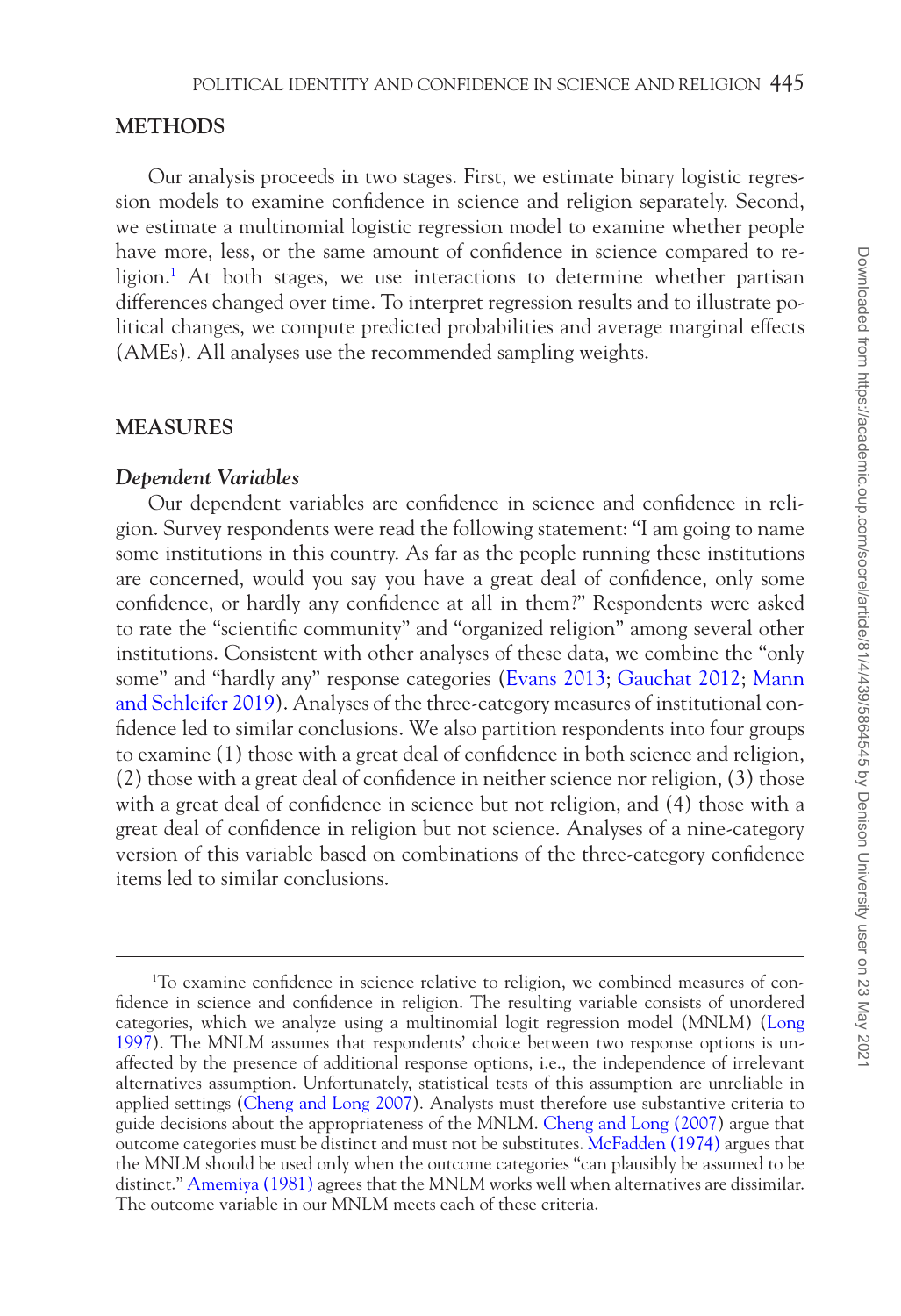It is important to consider what these survey questions capture. Respondents may interpret them to refer to confidence in science and religion as sources of knowledge. Or, respondents may interpret them as measures of trust in the norms and values associated with these two sources of cultural authority. [Evans \(2013\)](#page-20-3) addressed this question in his analysis of GSS data from 2006 and concluded that the confidence in science item elicits respondents' moral rather than epistemological preferences. The wording of the survey question, which focuses on the "people running these institutions," further suggests that the item captures normative attitudes about institutional leaders rather than these institutions' ability to produce factual knowledge. We argue that the confidence in religion item is interpreted by respondents similarly.

#### *Independent Variables*

To measure political identity, we use self-identified political party affiliation. Responses were provided on a 7-point scale ranging from "strong Democrat" to "strong Republican." Analyses presented below include separate categories for Democrat (strong, not strong, and near Democrat), Independent, and Republican (strong, not strong, and near Republican). Analyses of alternative categorical and linear specifications of party identification led to similar conclusions. We exclude the 1.6% of respondents affiliated with another political party. In additional analyses, we examined a measure of political ideology (extremely liberal to extremely conservative) and a scale comprised of identity and ideology and found similar results. We focus on party affiliation below because of the importance of political parties to the politicization of science and religion and because it may align more closely than ideology with voter behavior. [Table 1](#page-8-0) contains descriptive information for independent variables.

There are several options for handling time with repeated cross-sections such as these. We model time using a linear measure (i.e., years since survey) for theoretical and substantive reasons. Theoretically, the political processes we describe suggest gradual rather than discrete changes in the meaning publics attribute to science and religion. Substantively, a linear measure of time allows for straightforward interpretation and presentation of findings and is consistent with several other analyses of these data ([Evans 2013;](#page-20-3) [Gauchat 2012](#page-21-0); [Mann and Schleifer](#page-21-3)  [2019](#page-21-3); [Motta 2018\)](#page-21-5). However, one analysis of these data found non-linear changes in some predictors of confidence in science over time [\(Sherkat 2017](#page-22-0)). Regression models therefore include a polynomial (i.e., squared) term for time to capture non-linear changes in the independent variable of primary interest—political identity ([Mize 2019](#page-21-19)). Decade-specific regressions led to the same conclusions about political changes in confidence in science and religion.

# *Control Variables*

Regression models control for several sociodemographic characteristics that may be associated with confidence in science and religion. We control for religiosity using a 9-point scale of attendance at religious services ranging from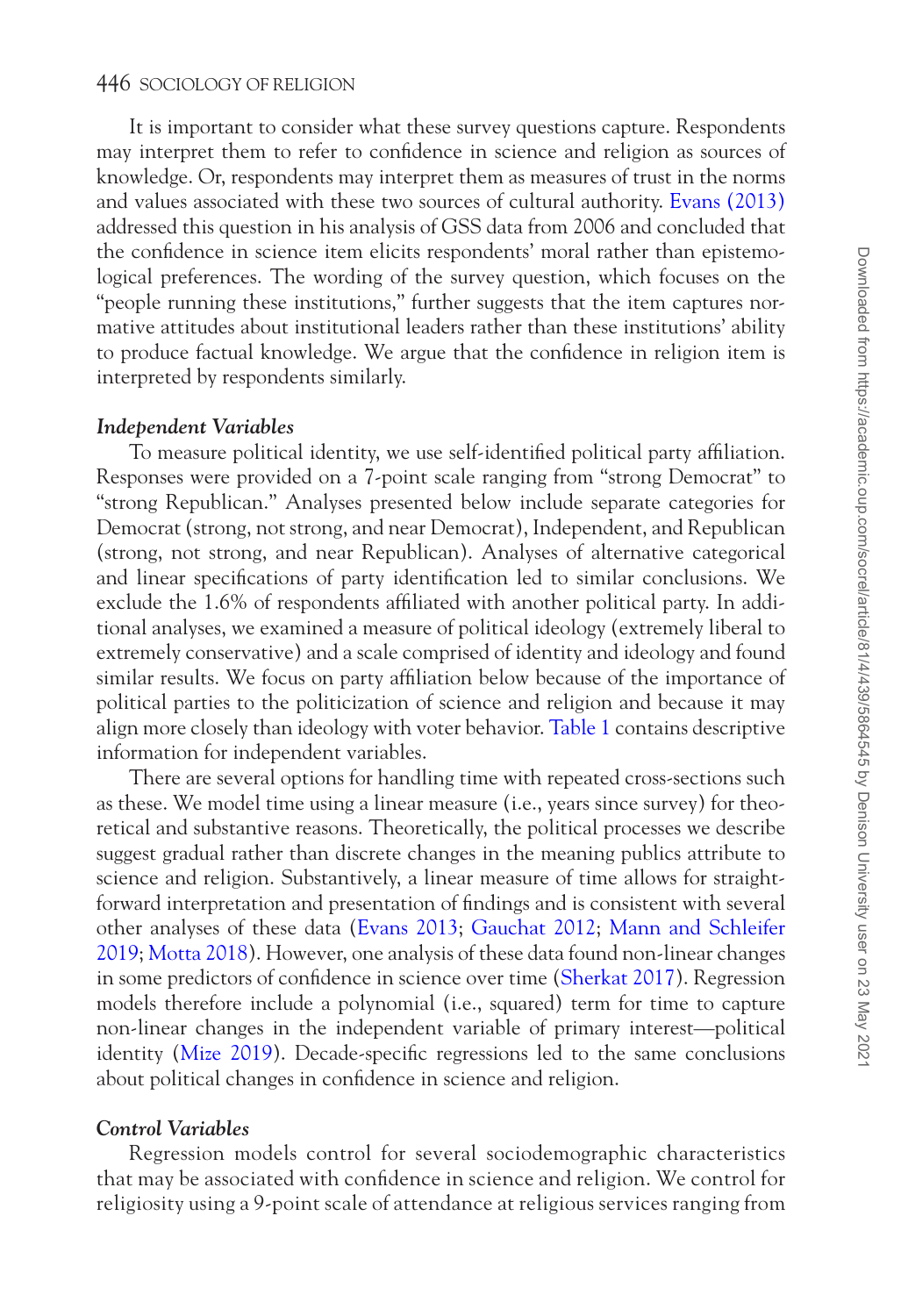|                                                                                                                                                                                                                                                                                                                                                                                                                                                                                                                                                              | $(n = 34,367)$<br>Overall                  | $(n = 7, 123)$<br>1970s                                             | $(n = 8,529)$<br>1980s                             | $(n = 6, 794)$<br>1990s                                                                  | $(n = 5,510)$<br><b>2000s</b>                                                                                                                                           | $(n = 6, 411)$<br>2010s                                                                                                                                                                                                                                                                             |
|--------------------------------------------------------------------------------------------------------------------------------------------------------------------------------------------------------------------------------------------------------------------------------------------------------------------------------------------------------------------------------------------------------------------------------------------------------------------------------------------------------------------------------------------------------------|--------------------------------------------|---------------------------------------------------------------------|----------------------------------------------------|------------------------------------------------------------------------------------------|-------------------------------------------------------------------------------------------------------------------------------------------------------------------------|-----------------------------------------------------------------------------------------------------------------------------------------------------------------------------------------------------------------------------------------------------------------------------------------------------|
| <b>Democrat</b>                                                                                                                                                                                                                                                                                                                                                                                                                                                                                                                                              | 0.500                                      | 0.570<br>0.120<br>0.1571 0.305<br>0.520<br>0.0.0.2020<br>0.0.0.2020 | 0.516<br>0.115<br>0.369                            | 0.461                                                                                    | $\begin{array}{l} 0.452 \\ 0.170 \\ 0.378 \\ 0.0143 \\ 0.131 \\ 0.0515 \\ 0.080 \\ 0.000 \\ 0.038 \\ 0.030 \\ 0.030 \\ 0.030 \\ 0.030 \\ 0.030 \\ 0.030 \\ \end{array}$ | 0.484<br>0.1723<br>0.0.0.173<br>0.0.0.0.0.0.11<br>0.0.0.0.0.11<br>0.0.0.0.0.11                                                                                                                                                                                                                      |
| Independent<br>Republican                                                                                                                                                                                                                                                                                                                                                                                                                                                                                                                                    | 0.138<br>0.362                             |                                                                     |                                                    | 0.129<br>0.410<br>0.034<br>0.0348<br>0.0348<br>0.070<br>0.070<br>0.070<br>0.070<br>0.070 |                                                                                                                                                                         |                                                                                                                                                                                                                                                                                                     |
| Income                                                                                                                                                                                                                                                                                                                                                                                                                                                                                                                                                       | 10.097<br>0.192<br>0.578<br>0.056<br>0.153 |                                                                     |                                                    |                                                                                          |                                                                                                                                                                         |                                                                                                                                                                                                                                                                                                     |
| Less than high school degree                                                                                                                                                                                                                                                                                                                                                                                                                                                                                                                                 |                                            |                                                                     |                                                    |                                                                                          |                                                                                                                                                                         |                                                                                                                                                                                                                                                                                                     |
| High school degree                                                                                                                                                                                                                                                                                                                                                                                                                                                                                                                                           |                                            |                                                                     | 0.067<br>0.228<br>0.548<br>0.044<br>0.052<br>0.052 |                                                                                          |                                                                                                                                                                         |                                                                                                                                                                                                                                                                                                     |
| Some college                                                                                                                                                                                                                                                                                                                                                                                                                                                                                                                                                 |                                            |                                                                     |                                                    |                                                                                          |                                                                                                                                                                         |                                                                                                                                                                                                                                                                                                     |
| Bachelor's degree                                                                                                                                                                                                                                                                                                                                                                                                                                                                                                                                            |                                            |                                                                     |                                                    |                                                                                          |                                                                                                                                                                         |                                                                                                                                                                                                                                                                                                     |
| Graduate degree                                                                                                                                                                                                                                                                                                                                                                                                                                                                                                                                              | 0.071                                      |                                                                     |                                                    |                                                                                          |                                                                                                                                                                         |                                                                                                                                                                                                                                                                                                     |
| Attendance at religious                                                                                                                                                                                                                                                                                                                                                                                                                                                                                                                                      |                                            |                                                                     |                                                    |                                                                                          |                                                                                                                                                                         |                                                                                                                                                                                                                                                                                                     |
| services                                                                                                                                                                                                                                                                                                                                                                                                                                                                                                                                                     |                                            |                                                                     |                                                    |                                                                                          |                                                                                                                                                                         |                                                                                                                                                                                                                                                                                                     |
| Conservative Protestant                                                                                                                                                                                                                                                                                                                                                                                                                                                                                                                                      |                                            | 0.300<br>0.310<br>0.275<br>0.067<br>0.521<br>0.099                  |                                                    |                                                                                          |                                                                                                                                                                         |                                                                                                                                                                                                                                                                                                     |
| Mainline Protestant                                                                                                                                                                                                                                                                                                                                                                                                                                                                                                                                          |                                            |                                                                     |                                                    |                                                                                          |                                                                                                                                                                         |                                                                                                                                                                                                                                                                                                     |
| Catholic                                                                                                                                                                                                                                                                                                                                                                                                                                                                                                                                                     | 0.340<br>0.215<br>0.262<br>0.068<br>0.115  |                                                                     |                                                    |                                                                                          |                                                                                                                                                                         |                                                                                                                                                                                                                                                                                                     |
| Other religious tradition                                                                                                                                                                                                                                                                                                                                                                                                                                                                                                                                    |                                            |                                                                     |                                                    |                                                                                          |                                                                                                                                                                         |                                                                                                                                                                                                                                                                                                     |
| No religious tradition                                                                                                                                                                                                                                                                                                                                                                                                                                                                                                                                       |                                            |                                                                     |                                                    |                                                                                          |                                                                                                                                                                         |                                                                                                                                                                                                                                                                                                     |
| 0.529<br>0.118<br>0.829<br>0.052<br>Female                                                                                                                                                                                                                                                                                                                                                                                                                                                                                                                   |                                            |                                                                     | 0.336<br>0.273<br>0.0.000<br>0.532<br>0.532        | 0360<br>0303<br>0300000000<br>0000000000                                                 | 0.358<br>0.157<br>0.264<br>0.0.778<br>0.12778<br>0.101                                                                                                                  | $\begin{array}{l} 0.349 \\ 0.128 \\ 0.035 \\ 0.035 \\ 0.035 \\ 0.035 \\ 0.035 \\ 0.037 \\ 0.037 \\ 0.037 \\ 0.037 \\ 0.037 \\ 0.037 \\ 0.037 \\ 0.037 \\ 0.037 \\ 0.037 \\ 0.037 \\ 0.038 \\ 0.037 \\ 0.038 \\ 0.037 \\ 0.038 \\ 0.037 \\ 0.039 \\ 0.037 \\ 0.039 \\ 0.037 \\ 0.039 \\ 0.037 \\ 0.$ |
| Black                                                                                                                                                                                                                                                                                                                                                                                                                                                                                                                                                        |                                            |                                                                     |                                                    |                                                                                          |                                                                                                                                                                         |                                                                                                                                                                                                                                                                                                     |
| White                                                                                                                                                                                                                                                                                                                                                                                                                                                                                                                                                        |                                            | 0.894                                                               | 0.872                                              |                                                                                          |                                                                                                                                                                         |                                                                                                                                                                                                                                                                                                     |
| Other race                                                                                                                                                                                                                                                                                                                                                                                                                                                                                                                                                   |                                            | 0.006<br>42.267<br>0.225<br>0.151                                   | 0.025                                              | 0.049                                                                                    |                                                                                                                                                                         |                                                                                                                                                                                                                                                                                                     |
| <b>13.660</b><br>Age                                                                                                                                                                                                                                                                                                                                                                                                                                                                                                                                         |                                            |                                                                     | 42.462                                             | 43.292                                                                                   | 14.397<br>0.257                                                                                                                                                         |                                                                                                                                                                                                                                                                                                     |
| Resides in South                                                                                                                                                                                                                                                                                                                                                                                                                                                                                                                                             | 0.250                                      |                                                                     | 0.242                                              | 0.262                                                                                    |                                                                                                                                                                         |                                                                                                                                                                                                                                                                                                     |
| 0.013<br>Institutional confidence                                                                                                                                                                                                                                                                                                                                                                                                                                                                                                                            |                                            |                                                                     | 0.071                                              | $-0.047$                                                                                 | $-0.018$                                                                                                                                                                |                                                                                                                                                                                                                                                                                                     |
| Note: Statistics in table are means. Democrat includes "strong Democrat," "not strong Democrat," and "near Democrat." Republican includes<br>'strong Republican," "not strong Republican," and "near Republican." Income is log transformation of household income (constant dollars)<br>Attendance at religious services ranges from (0) "never" to (8) "daily"; institutional confidence is a scale of 11 survey items (α = .77)<br>Attendance at religious services ranges from (0) "never" to (8) of "daily"; institut<br>Source: General Social Survey. |                                            |                                                                     |                                                    |                                                                                          |                                                                                                                                                                         |                                                                                                                                                                                                                                                                                                     |

<span id="page-8-0"></span>TABLE 1 Descriptive Statistics for Independent Variables TABLE 1 Descriptive Statistics for Independent Variables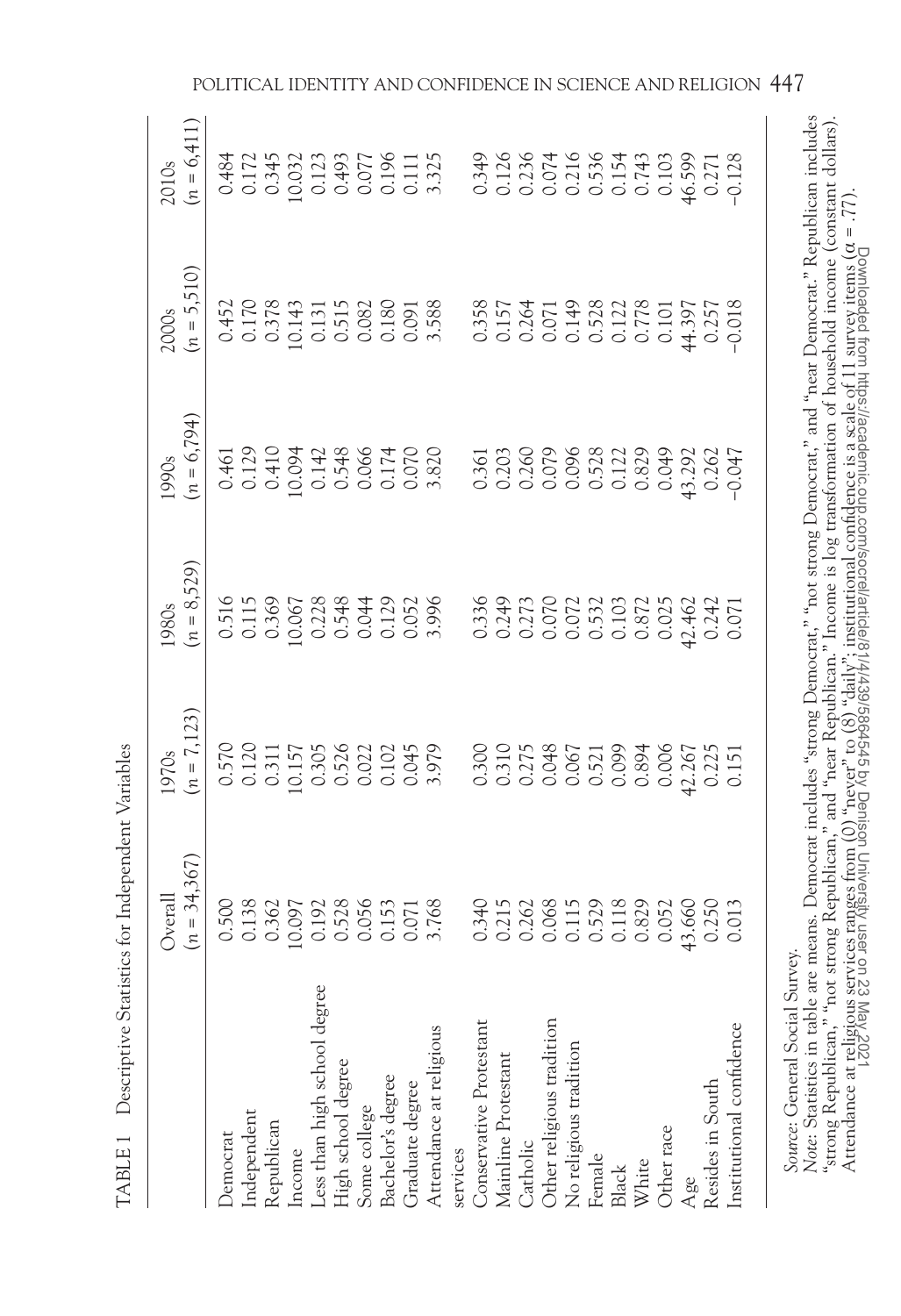"never" to "more than once per week." We control for religious traditions using a modified RELTRAD scheme with categories for Conservative Protestant, Mainline Protestant, Catholic, other faith tradition, and not affiliated with a faith tradition ([Shelton and Cobb 2017](#page-22-10)). We control for education using categories for highest degree attained. We control for household income in constant dollars (log transformed). We control for gender, race, and region of residence using binary variables. Because of the rapid defection of young people from organized religion in the United States ([Voas and Chaves 2016](#page-22-11)), we control for age measured in years and birth cohort measured categorically. Finally, to account for broader declines in confidence in institutions [\(Gauchat 2011](#page-20-13); [Johnson and Peifer 2017](#page-21-20)), regressions contain a standardized scale of institutional confidence based on responses to the survey's remaining 11 measures of confidence in institutions ( $\alpha = .77$ ). These include banks and financial institutions, major companies, Congress, the Supreme Court, the executive branch of the federal government, education, organized labor, the press, medicine, television, and the military.

# **RESULTS**

# *Confidence in Science and Religion*

For a descriptive look at the politicization of science and religion, [figure 1](#page-10-0) contains 5-year moving averages of confidence in science ([figure 1A](#page-10-0)) and religion [\(figure 1B\)](#page-10-0) for Republicans and Democrats[.2](#page-9-0) Overall, it suggests that science and religion acquired new political significance between the 1970s and 2010s. Democrats' confidence in science vacillated but ultimately ended the period higher than it began. In contrast, Republicans' confidence in science trended down. While confidence in science once was higher among Republicans than Democrats, the opposite was true by the 2000s. [Figure 1B](#page-10-0) suggests also that there was a growing political fissure in confidence in religion. Democrats and Republicans each lost confidence in religion over time but the loss was more modest for Republicans. In fact, Republicans' confidence in religion was roughly the same in the mid-2010s as it was in the mid-1980s. Instead, Democrats' confidence in religion fell by more than half between the 1970s and 2010s. Altogether,

<span id="page-9-0"></span>2 Results are based on analyses that exclude cases with missing data on variables of interest. Compared to cases that were excluded, those included are slightly more confident in science and slightly less confident in religion, and they are less likely to be politically independent. Additionally, men, whites, religious people, younger people, and people with more education are over-represented among cases with complete information. To verify that our main conclusions are not contingent on other covariates or the sample of cases with full information, we estimated reduced forms of each regression model without control variables that included cases with missing data on controls. Conclusions were consistent with those from the full regression models.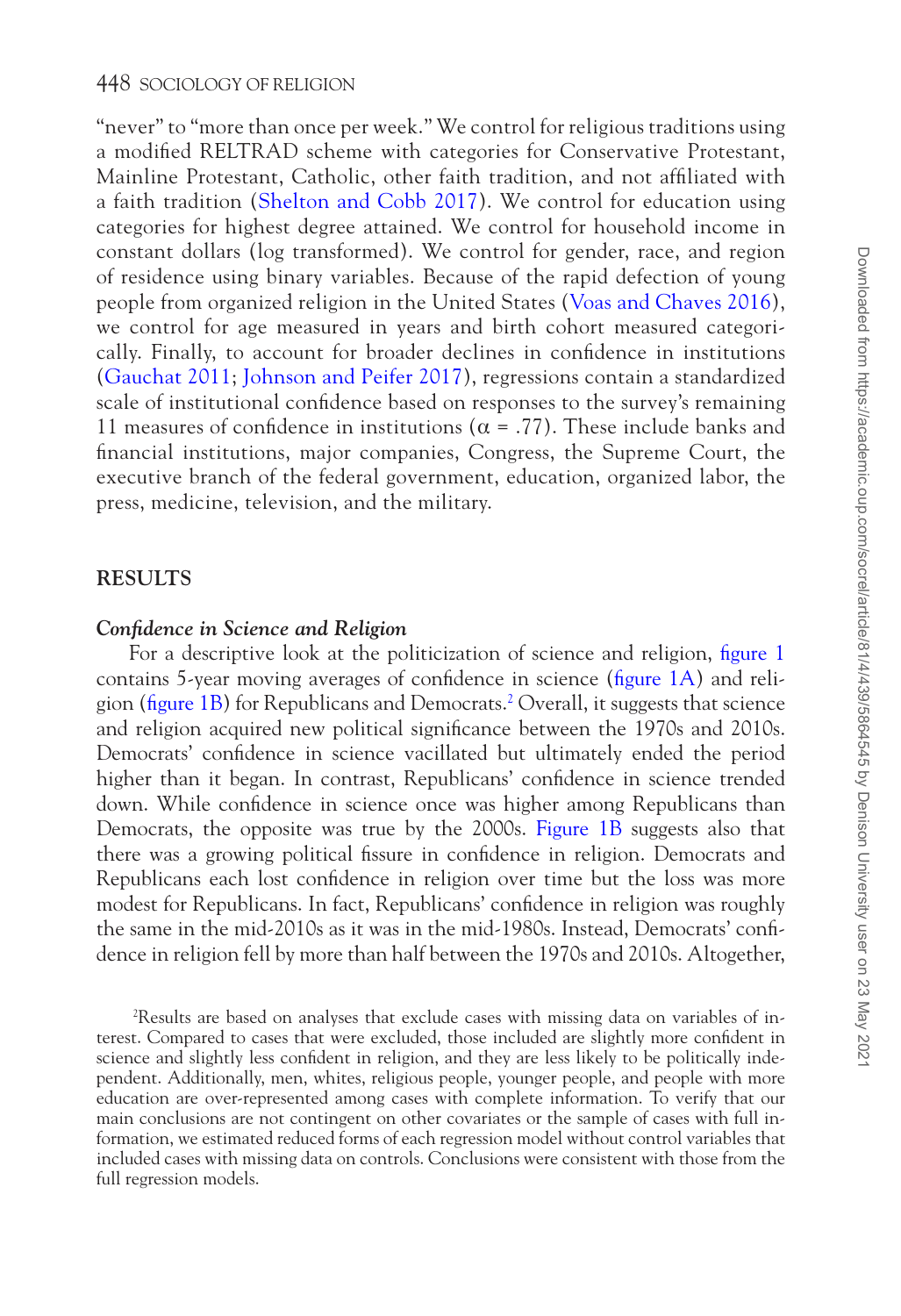<span id="page-10-0"></span>

*Source*: General Social Survey (*n* = 34,367). *Note*: Graph contains 5-year moving averages of confidence in science (A) and religion (B) for Democrats (Dem) and Republicans (GOP).

[figure 1](#page-10-0) provides preliminary evidence that science and religion each took on new political meaning in recent decades.

[Table 2](#page-11-0) examines these changes in a regression context. It contains estimates from binary logistic regressions of confidence in science (Model 1) and confidence in religion (Model 2) on political identity and control variables. The negative interaction between Republican identity and time in Model 1 seems to suggest a widening gulf in Republicans' and Democrats' confidence in science. The positive interaction in Model 2 signals a countervailing trend in confidence in religion. Additionally, several control variables have effects in expected directions. For example, education and income are associated with more confidence in science and less in religion, while attendance at religious services has the opposite effects. Not surprisingly, institutional confidence is associated with more confidence in science and in religion. Although our primary interest is in political identities, it is worth reiterating that the partisan divides we discuss below adjust for numerous other factors related to perceptions of science and religion.

To interpret changes associated with political identities, [figure 2](#page-12-0) contains the AMEs of political identity on confidence in science and religion. AMEs represent the differences in the average predicted probabilities of confidence in science and religion for Republicans and Democrats. Predictions are computed from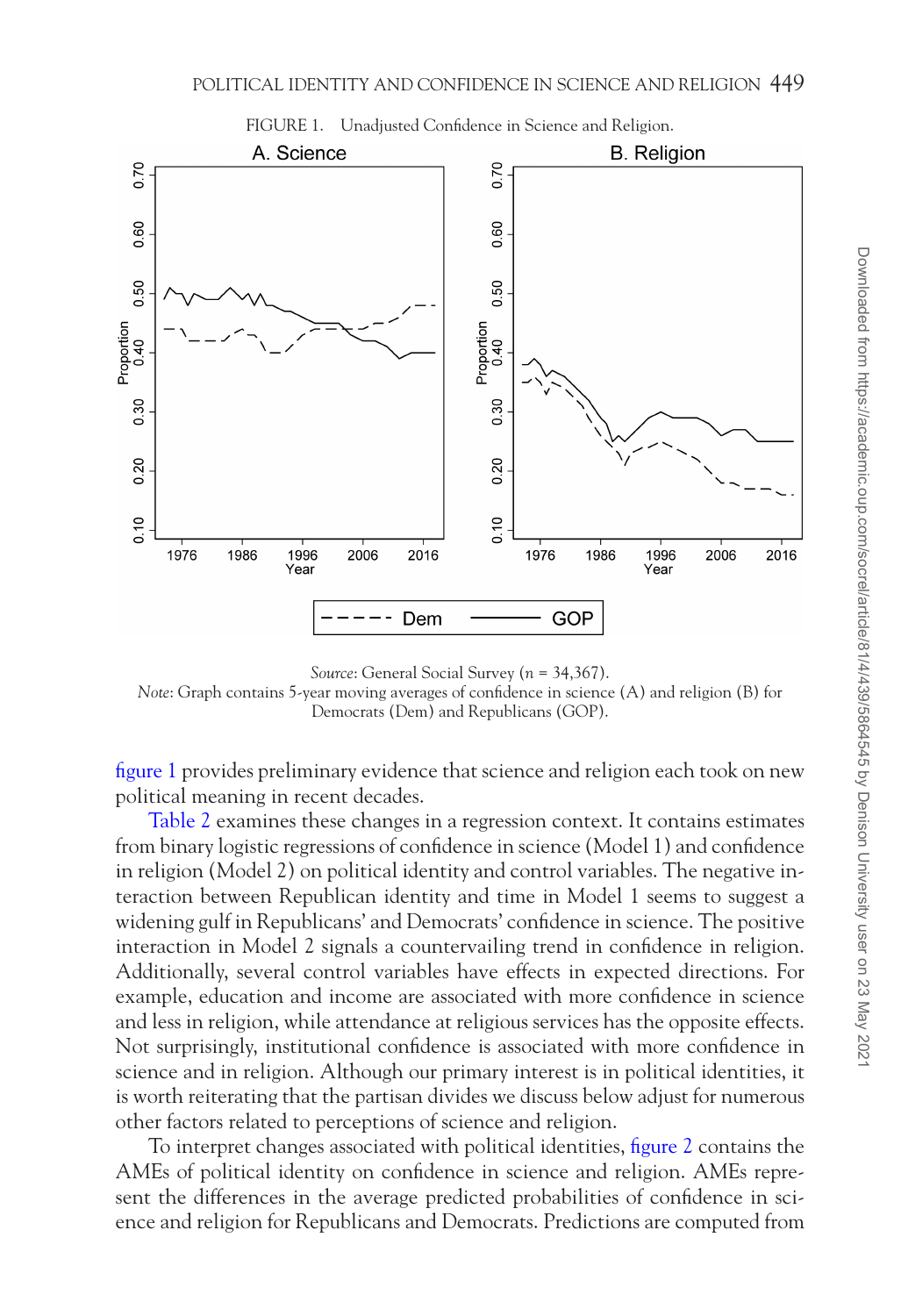|                                  | Model 1: confidence in<br>science | Model 2: confidence in<br>religion |
|----------------------------------|-----------------------------------|------------------------------------|
| Independent                      | $-0.388***$                       | $0.349**$                          |
|                                  | (0.064)                           | (0.119)                            |
| Republican                       | $-0.359***$                       | $0.534***$                         |
|                                  | (0.069)                           | (0.065)                            |
| Time                             | 0.007                             | $-0.004$                           |
|                                  | (0.007)                           | (0.012)                            |
| Independent * time               | $-0.009***$                       | $0.011**$                          |
|                                  | (0.002)                           | (0.004)                            |
| Republican * time                | $-0.013***$                       | $0.012***$                         |
|                                  | (0.003)                           | (0.002)                            |
| Time squared                     | < 0.001                           | < 0.001                            |
|                                  | (<0.001)                          | (<0.001)                           |
| Income                           | $0.093***$                        | $-0.048***$                        |
|                                  | (0.016)                           | (0.013)                            |
| High school degree               | $0.355***$                        | $-0.081$                           |
|                                  | (0.044)                           | (0.050)                            |
| Some college                     | $0.626***$                        | $-0.264**$                         |
|                                  | (0.071)                           | (0.088)                            |
| Bachelor's degree                | 0.978***                          | $-0.206**$                         |
|                                  | (0.054)                           | (0.071)                            |
| Graduate degree                  | $1.122***$                        | $-0.257***$                        |
|                                  | (0.054)                           | (0.075)                            |
| <b>Black</b>                     | $-0.617***$                       | 0.027                              |
|                                  | (0.046)                           | (0.052)                            |
| Other                            | $-0.304***$                       | $-0.079$                           |
|                                  | (0.063)                           | (0.075)                            |
| Female                           | $-0.301***$                       | $-0.035$                           |
|                                  | (0.038)                           | (0.030)                            |
| Age                              | $-0.009$                          | $-0.017*$                          |
|                                  | (0.007)                           | (0.008)                            |
| Age squared                      | < 0.001                           | $< 0.001$ ***                      |
|                                  | (<0.001)                          | (<0.001)                           |
| Attendance at religious services | $-0.052***$                       | $0.179***$                         |
|                                  | (0.005)                           | (0.007)                            |
| Mainline Protestant              | $0.202***$                        | 0.067                              |
|                                  | (0.030)                           | (0.048)                            |
| Catholic                         | $0.224***$                        | 0.057                              |
|                                  | (0.035)                           | (0.041)                            |
| Other religion                   | $0.408***$                        | $-0.225***$                        |
|                                  | (0.056)                           | (0.060)                            |
| No religion                      | $0.486***$                        | $-0.856***$                        |
|                                  | (0.050)                           | (0.085)                            |

<span id="page-11-0"></span>TABLE 2 Binary Logistic Regressions of Confidence in Science and Religion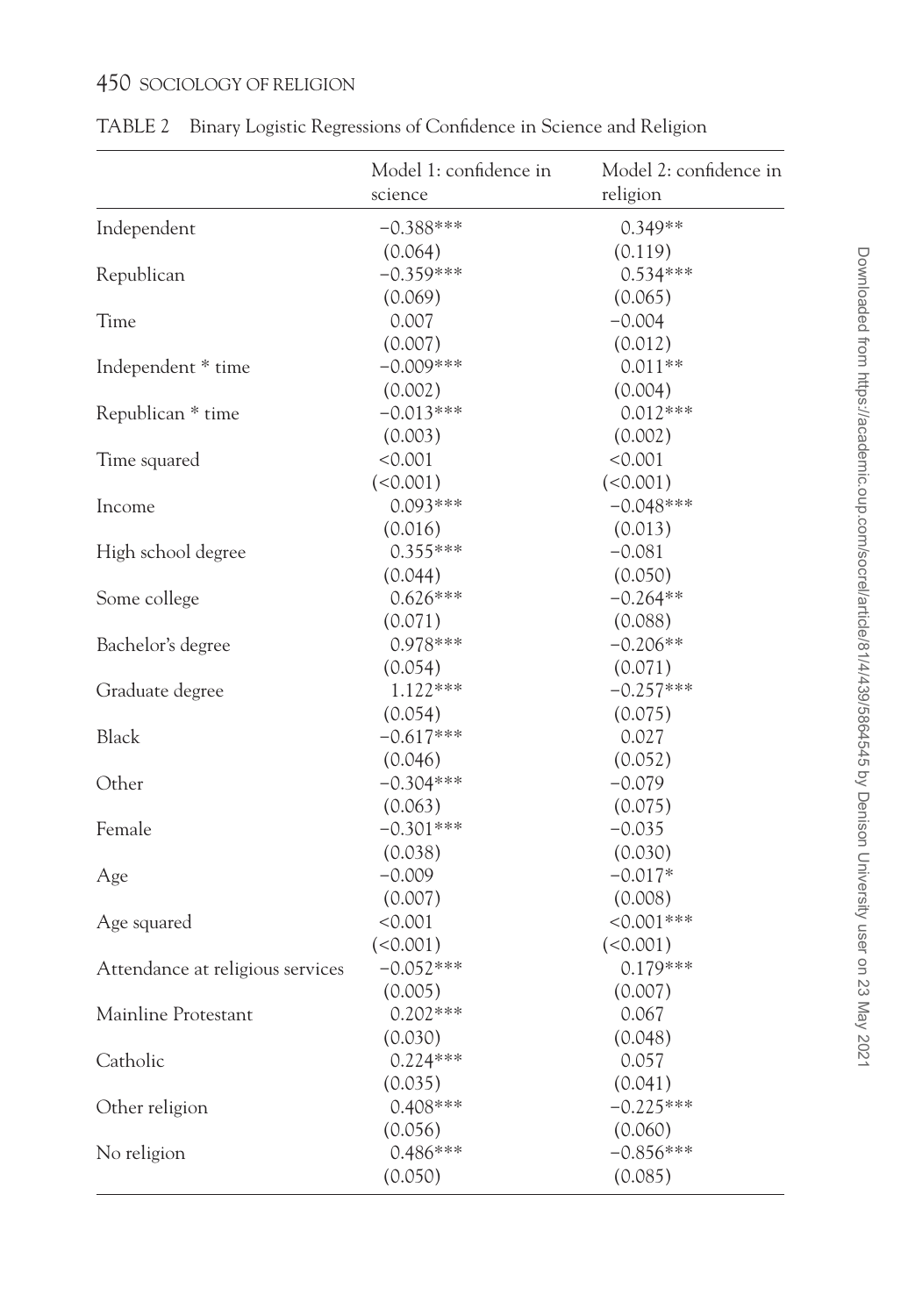|                          | Model 1: confidence in<br>science | Model 2: confidence in<br>religion |
|--------------------------|-----------------------------------|------------------------------------|
| Resides in South         | $-0.130***$                       | 0.003                              |
|                          | (0.039)                           | (0.030)                            |
| Institutional confidence | 1.578***                          | 1.395***                           |
|                          | (0.036)                           | (0.031)                            |
| Constant                 | $-1.092$                          | $-2.044$                           |
| Pseudo- $R^2$            | 0.139                             | 0.149                              |

*Source*: General Social Survey (*n* = 34,367).

*Note*: Statistics in table are unstandardized regression coefficients (robust standard errors in parentheses). Standard errors clustered by year. Fixed effects for 10-year birth cohorts omitted from table. Reference groups are Democrat, less than high school degree, male, white, and Conservative Protestant. \**p* < .05, \*\**p* < .01, \*\*\**p* < .001.

<span id="page-12-0"></span>



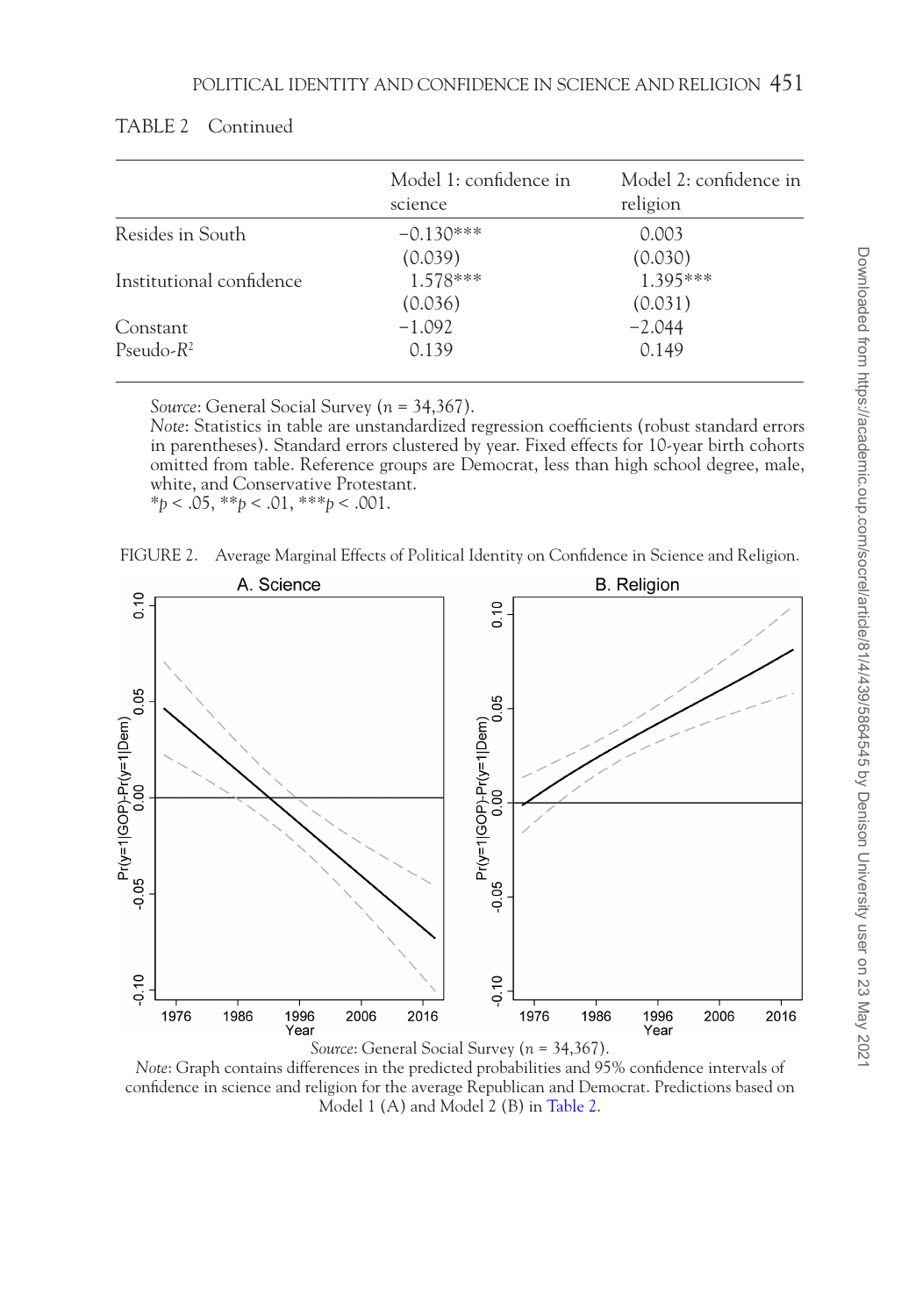regression results in table 2. Figure 2A indicates that after adjusting for other factors, Republicans were significantly more confident than Democrats in science during the 1970s. However, by the 2000s, Democrats were significantly more con-fident than Republicans in science.<sup>3</sup> [Figure 2B](#page-12-0) indicates that political differences in confidence in religion moved in the opposite direction.<sup>4</sup> Democrats' and Republicans' views of religion were nearly indistinguishable in the 1970s. Yet, Republicans emerged as significantly more confident than Democrats in religion in the 1980s and the divide widened in subsequent decades. The magnitudes of these changes are consistent with other shifts in public opinion during this period, including other analyses of these data [\(Evans 2013](#page-20-3); [Gauchat 2012](#page-21-0); [Mann](#page-21-3)  [and Schleifer 2019](#page-21-3)). Thus, while [figure 1](#page-10-0) shows that there were different levels of confidence in science and religion, [figure 2](#page-12-0) shows that the trajectories of the political divides in each were strikingly similar.[5](#page-13-2)

## *Confidence in Science Compared to Religion*

So far, our analysis found that while Republicans were more confident than Democrats in science in the 1970s, this was no longer true in the 2010s. And, although Democrats and Republicans once held similar views of religion, this also changed. [Figure 2](#page-12-0) shows that these changes were concurrent but does not indicate whether the people who lost confidence in religion also gained confidence in science or vice versa. In other words, did confidence in science *displace* confidence in religion among Democrats? Did confidence in religion *displace* confidence in science among Republicans? To address these questions, we examine four groups of people: those who are confident in science and religion, those who are confident in neither science nor religion, those who are more confident in science than religion, and those who are more confident in religion than science.

Figure 3 contains descriptive information for these groups over time. The figure signals increasing confidence in science relative to religion, although those who were confident in neither science nor religion were a plurality throughout the study. For example, in 1973 there were nearly as many people who were confident in both science and religion (one in five) as there were who were more confident

<span id="page-13-0"></span><sup>3</sup> Analyses of the original three-category confidence variable suggest that the same partisan dynamics were evident at each level of the outcome. Republicans became increasingly likely to have "only some" or "hardly any" confidence in science while Democrats became less likely to do so.

<span id="page-13-1"></span><sup>4</sup> Analyses of the original three-category confidence variable suggest that there was little difference in Republicans' and Democrats' chances having "only some" confidence in religion, but that Democrats grew increasingly likely to have "hardly any" confidence in religion.

<span id="page-13-2"></span><sup>5</sup> Conclusions from decade-specific analyses mirror those from analyses of the pooled dataset. Specifically, decade-specific regressions indicate that in the 1970s and 1980s, Republicans were slightly more confident than Democrats in science, although the differences were small and only marginally significant ( $p = .07$  in both decades). In the 1990s, there was virtually no partisan gap but in the 2000s and 2010s, Democrats were increasingly more confident than Republicans in science (*p* < .01 in both decades). The political divide in confidence in religion was not significant in the 1970s. However, by the 1980s, a statistically significant partisan gap emerged and widened in subsequent decades.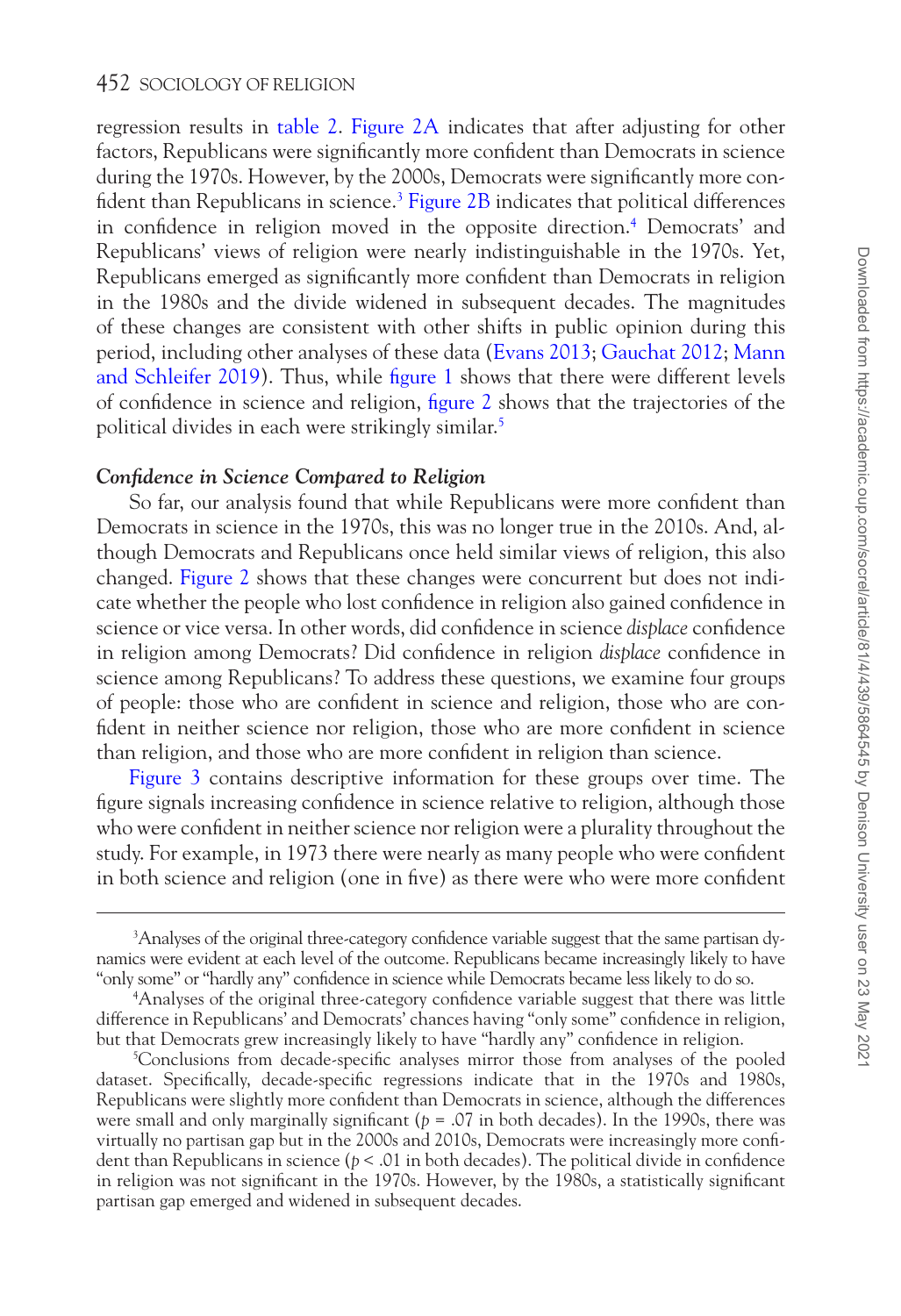

<span id="page-14-0"></span>FIGURE 3. Unadjusted Confidence in Science Compared to Religion.

in science than religion (one in four). While the share of people who were more confident in science grew steadily, the share who were confident in both fell by more than half. In 2018, one in three people were more confident in science than religion while only one in ten were confident in both. The dwindling number of respondents who were confident in both science and religion and the growing share who were more confident in science than religion are consistent with our claim that these two institutions were seen in increasingly oppositional terms.

To what extent do these patterns depend on political identity? To address this question, [table 3](#page-15-0) contains results from a multinomial logistic regression of the four categories of confidence in science compared to religion on political identities and the same set of control variables from the binary logistic regressions. Once again, the interactions between time and political identity are of primary interest. To interpret results, [figure 4](#page-17-0) contains the AMEs of political identity on confidence in science compared to religion. In other words, the figure shows the differences in Democrats' and Republicans' probabilities of falling into each relative confidence category.

[Figure 4](#page-17-0) shows that there were several notable changes to Republicans' and Democrats' views of science relative to religion since the 1970s. First, with one exception party differences were larger in the 2010s than in the 1970s. In the one

*Source*: General Social Survey (*n* = 34,367).

*Note:* Graph contains 5-year moving averages of the proportion of people who are (a) confident in science and religion, (b) more confident in science than religion, (c) more confident in religion than science, and (d) confident in neither science nor religion.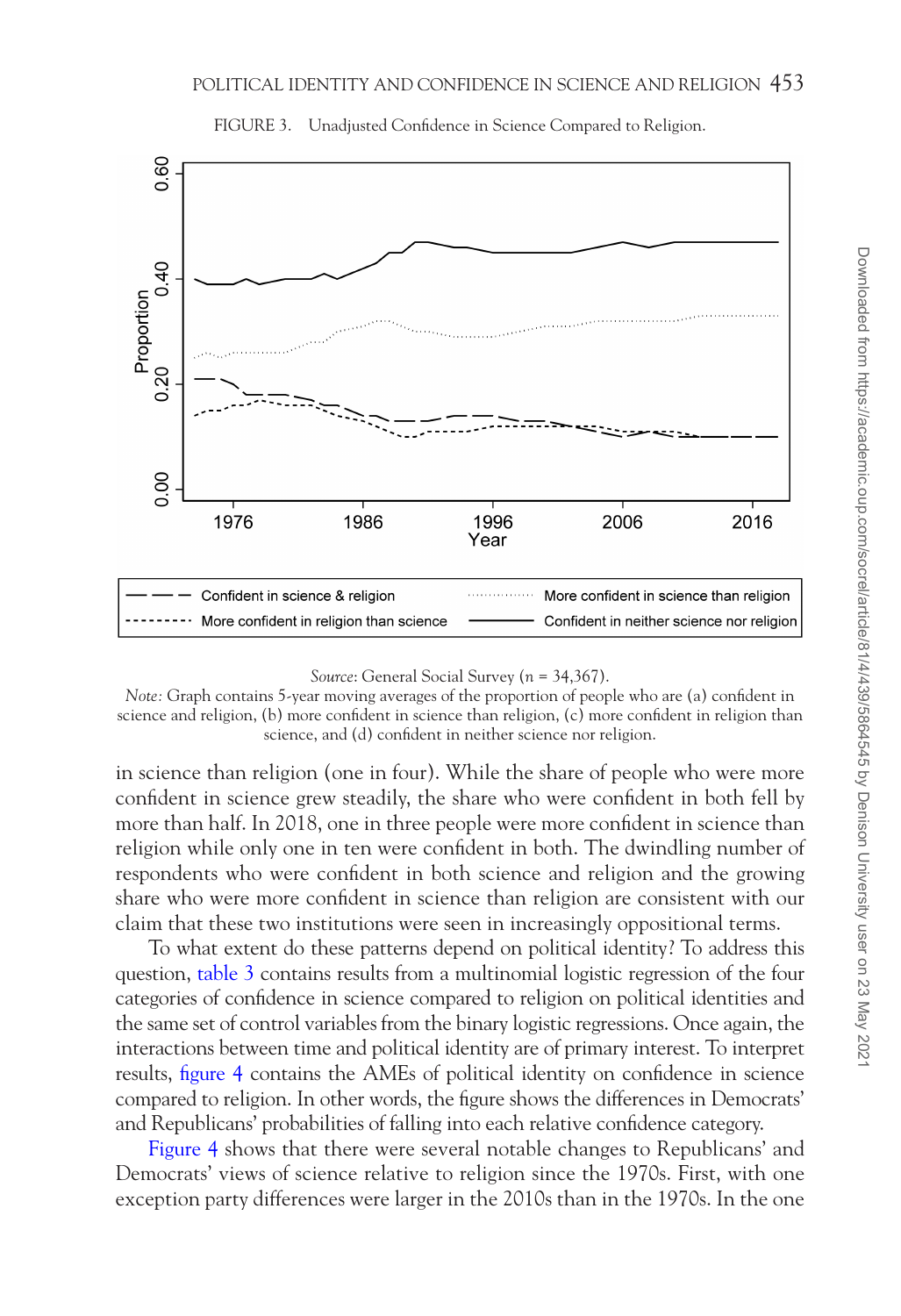|                                  | Confident in   | More confident    | Confident in      |
|----------------------------------|----------------|-------------------|-------------------|
|                                  | science and    | in religion than  | neither science   |
|                                  | religion (vs.  | science (vs. more | nor religion (vs. |
|                                  | more confident | confident in      | more confident    |
|                                  | in science)    | science)          | in science)       |
| Independent                      | $0.549***$     | $0.658***$        | $0.477***$        |
| Republican                       | (0.144)        | (0.124)           | (0.068)           |
|                                  | $0.633***$     | 0.875***          | $0.405***$        |
|                                  | (0.073)        | (0.078)           | (0.081)           |
| Time                             | $-0.005$       | $-0.011$          | $-0.006$          |
|                                  | (0.014)        | (0.013)           | (0.008)           |
| Independent * time               | $0.017***$     | $0.017***$        | $0.012***$        |
|                                  | (0.005)        | (0.004)           | (0.002)           |
| Republican * time                | $0.016***$     | $0.025***$        | $0.015***$        |
|                                  | (0.002)        | (0.003)           | (0.003)           |
| Time squared                     | < 0.001        | < 0.001           | < 0.001           |
|                                  | (<0.001)       | (<0.001)          | (<0.001)          |
| Income                           | $-0.022$       | $-0.158***$       | $-0.081***$       |
|                                  | (0.018)        | (0.023)           | (0.019)           |
| High school degree               | $-0.102$       | $-0.457***$       | $-0.359***$       |
|                                  | (0.062)        | (0.062)           | (0.051)           |
| Some college                     | $-0.255*$      | $-0.959***$       | $-0.618***$       |
|                                  | (0.111)        | (0.101)           | (0.082)           |
| Bachelor's degree                | $-0.258**$     | $-1.252***$       | $-0.988***$       |
|                                  | (0.082)        | (0.100)           | (0.061)           |
| Graduate degree                  | $-0.285**$     | $-1.522***$       | $-1.113***$       |
|                                  | (0.098)        | (0.090)           | (0.063)           |
| <b>Black</b>                     | 0.110          | $0.662***$        | $0.643***$        |
|                                  | (0.087)        | (0.071)           | (0.058)           |
| Other race                       | $-0.127$       | $0.257*$          | $0.273***$        |
|                                  | (0.091)        | (0.122)           | (0.078)           |
| Female                           | 0.020          | $0.268***$        | $0.321***$        |
|                                  | (0.041)        | (0.057)           | (0.038)           |
| Age                              | 0.008          | $-0.014$          | $0.024**$         |
|                                  | (0.012)        | (0.009)           | (0.009)           |
| Age squared                      | < 0.001        | $< 0.001$ ***     | $<-0.001**$       |
|                                  | (<0.001)       | (<0.001)          | (<0.001)          |
| Attendance at religious services | 0.189***       | $0.240***$        | $0.064***$        |
|                                  | (0.011)        | (0.007)           | (0.007)           |
| Mainline Protestant              | 0.051          | $-0.151*$         | $-0.201***$       |
|                                  | (0.061)        | (0.060)           | (0.040)           |
| Catholic                         | 0.048          | $-0.180***$       | $-0.220***$       |
|                                  | (0.058)        | (0.051)           | (0.046)           |

<span id="page-15-0"></span>TABLE 3 Multinomial Logistic Regression of Confidence in Science Compared to Religion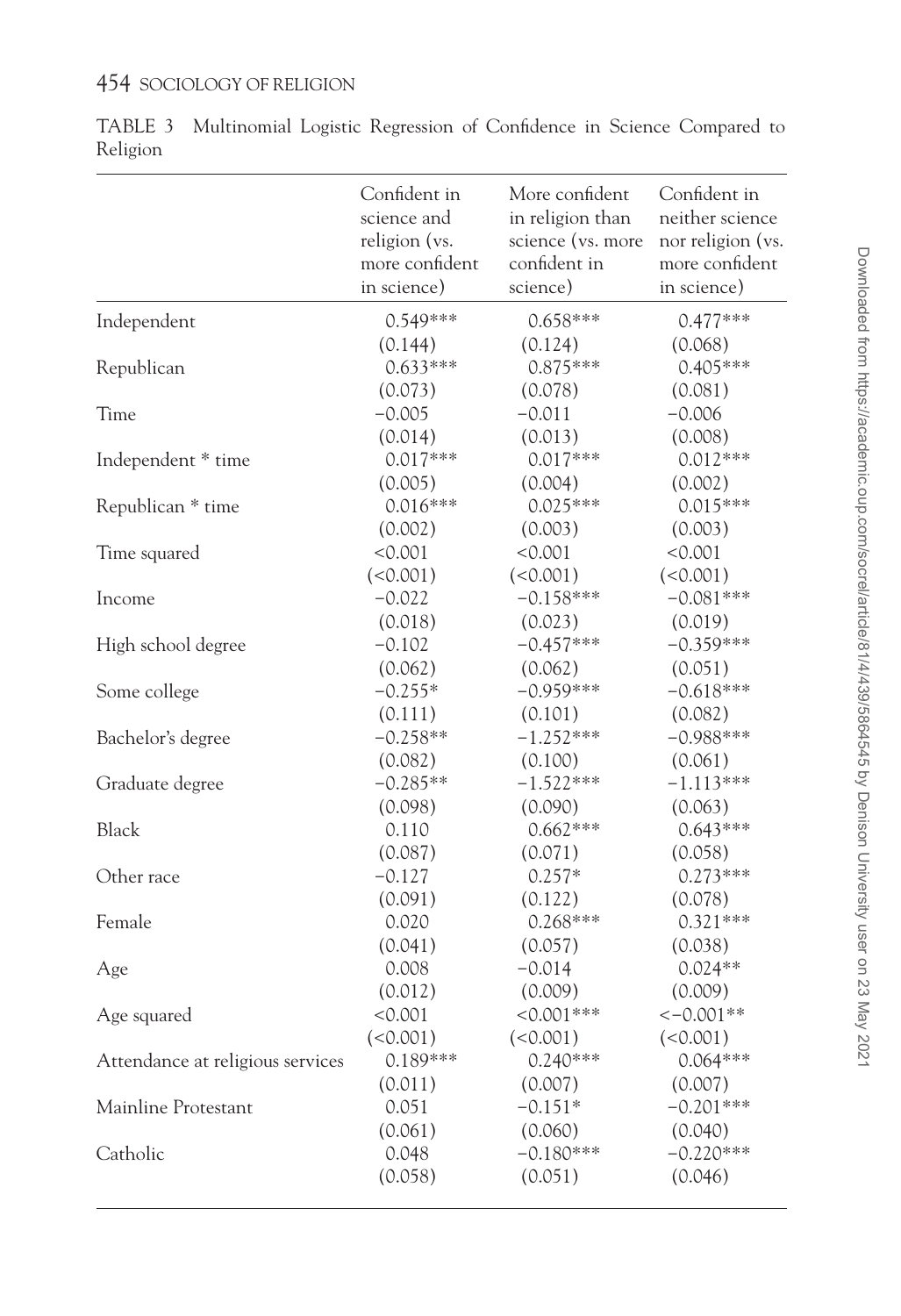|                          | Confident in<br>science and<br>religion (vs.<br>more confident.<br>in science) | More confident<br>in religion than<br>science (vs. more<br>confident in<br>science) | Confident in<br>neither science<br>nor religion (vs.<br>more confident<br>in science) |
|--------------------------|--------------------------------------------------------------------------------|-------------------------------------------------------------------------------------|---------------------------------------------------------------------------------------|
| Other religion           | $-0.334***$                                                                    | $-0.600***$                                                                         | $-0.458***$                                                                           |
|                          | (0.084)                                                                        | (0.104)                                                                             | (0.060)                                                                               |
| No religion              | $-0.897***$                                                                    | $-1.313***$                                                                         | $-0.483***$                                                                           |
|                          | (0.109)                                                                        | (0.140)                                                                             | (0.055)                                                                               |
| Resides in South         | 0.056                                                                          | $0.128**$                                                                           | $0.156***$                                                                            |
|                          | (0.052)                                                                        | (0.044)                                                                             | (0.046)                                                                               |
| Institutional confidence | $1.350***$                                                                     | $-0.217***$                                                                         | $-1.503***$                                                                           |
|                          | (0.040)                                                                        | (0.049)                                                                             | (0.040)                                                                               |
| Constant                 | $-2.969$                                                                       | $-0.615$                                                                            | 0.568                                                                                 |
| Pseudo- $R^2$            | 0.141                                                                          |                                                                                     |                                                                                       |

#### TABLE 3 Continued

*Source*: General Social Survey (*n* = 34,367).

*Note*: Statistics in table are unstandardized regression coefficients (robust standard errors in parentheses). Standard errors clustered by year. Fixed effects for 10-year birth cohorts omitted from table. Reference groups are Democrat, less than high school degree, male, white, and Conservative Protestant. \**p* < .05, \*\**p* < .01, \*\*\**p* < .001.

exception ("confident in neither"), the difference changed direction, although it was slightly narrower in 2018 than 1973. This is consistent with our argument about the changing political significance of science vis-à-vis religion. Second, the party differences reversed for three of the four categories. The one exception ("confident in both") fell by more than half over the study period and included only one in ten respondents in 2018. The scarcity of this view supports the notion that many people associate science and religion with competing worldviews. Third, figure 4 suggests that confidence in religion essentially displaced confidence in science for a share of the Republican Party while the opposite happened for Democrats. Notably, Republicans were more likely than Democrats to be more confident in science than religion in the 1970s, but by the end of the study Democrats were more likely to than Republicans. There was a corresponding reversal among those who were more confident in religion than science. In 1973, Democrats were slightly, although statistically significantly, more likely than Republicans to be more confident in religion than science. However, Republicans were clearly more likely to than Democrats in 2018.<sup>[6](#page-16-0)</sup>

<span id="page-16-0"></span><sup>6</sup> Decade-specific analyses of confidence in science relative to religion led to the same conclusions. Like the pooled analyses, decade-specific results show widening political divides over time. Most notably, Republicans grew increasingly less likely than Democrats to be more confident in science than religion and Republicans grew increasingly more likely than Democrats to be more confident in religion than science.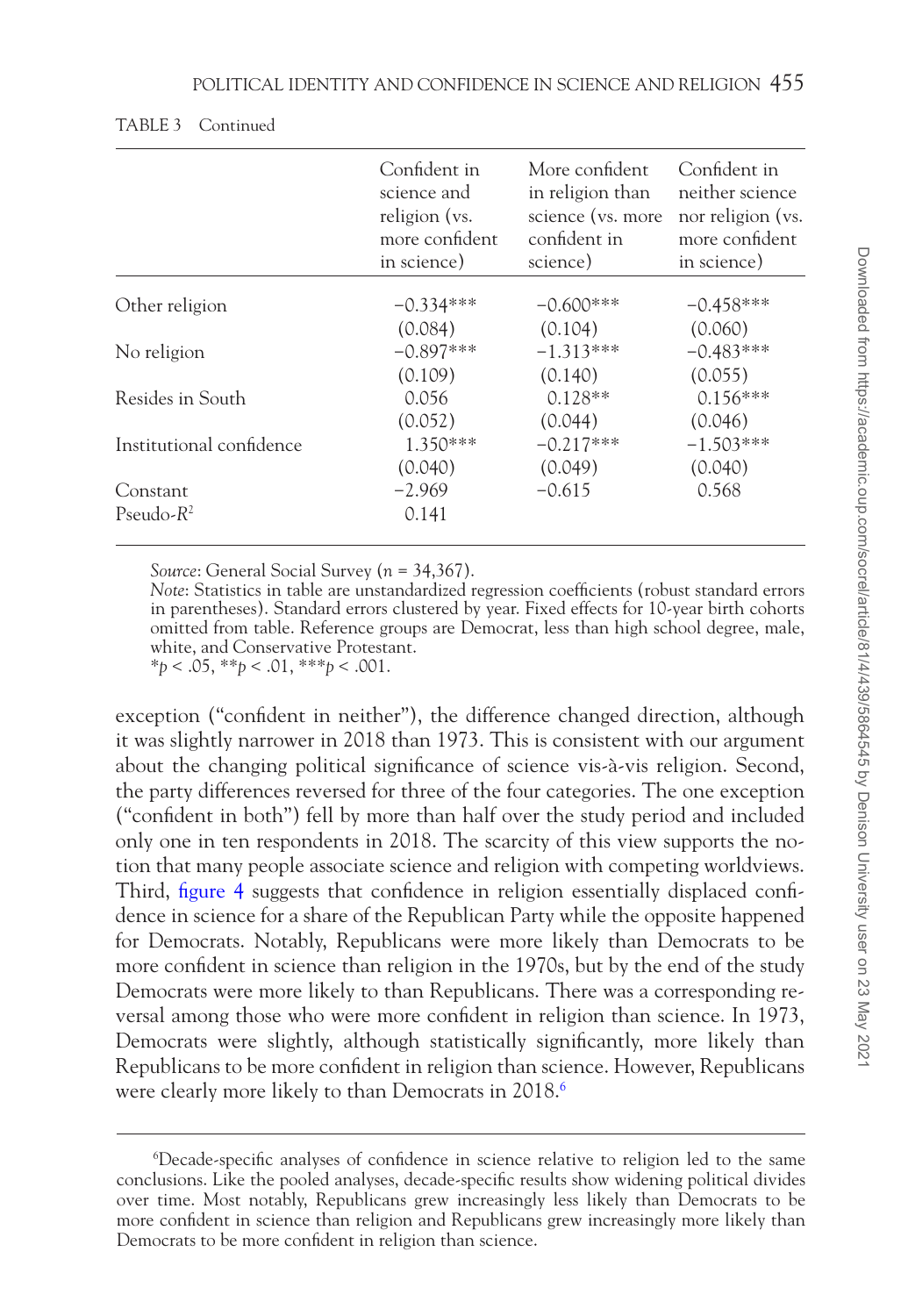<span id="page-17-0"></span>



*Note*: Graph contains differences in Republicans' (GOP) and Democrats' (Dem) probabilities and 95% confidence intervals of being (A) confident in science and religion, (B) more confident in science than religion, (C) more confident in religion than science, and (D) confident in neither science nor religion. Predictions based on regression results in [Table 3](#page-15-0).

To summarize, confidence in religion relative to science has eroded in the United States for several decades. Yet, this aggregate pattern masks a substantial partisan divide. Specifically, Democrats' confidence in science strengthened relative to their confidence in religion while Republicans' weakened. Consequently, whereas Republicans were once more likely than Democrats to be more confident in science than religion, this is no longer true. And, while Democrats used to be more likely than Republicans to be more confident in religion than science, this also changed.[7](#page-17-1) Importantly, these political divisions grew net of changes in other sociodemographic and attitudinal factors *including confidence in other institutions*. The magnitude of these changes is commensurate with other recent trends in social attitudes, such as beliefs about marijuana, same-sex marriage, and abortion

<span id="page-17-1"></span><sup>&</sup>lt;sup>7</sup>One possibility is that these patterns simply reflect religious conservatives migrating into the Republican the party and out of the Democratic party rather a broad political realignment that included secular conservatives. To address this possibility, we estimated the regression models with a control variable for beliefs about the Bible, which was not included in the GSS before 1984. Conclusions are consistent with those from analyses of the full dataset that do not control for beliefs about the Bible. These additional analyses further strengthen our conclusion that the changing cultural meanings of science and religion were not restricted to Conservative Christians.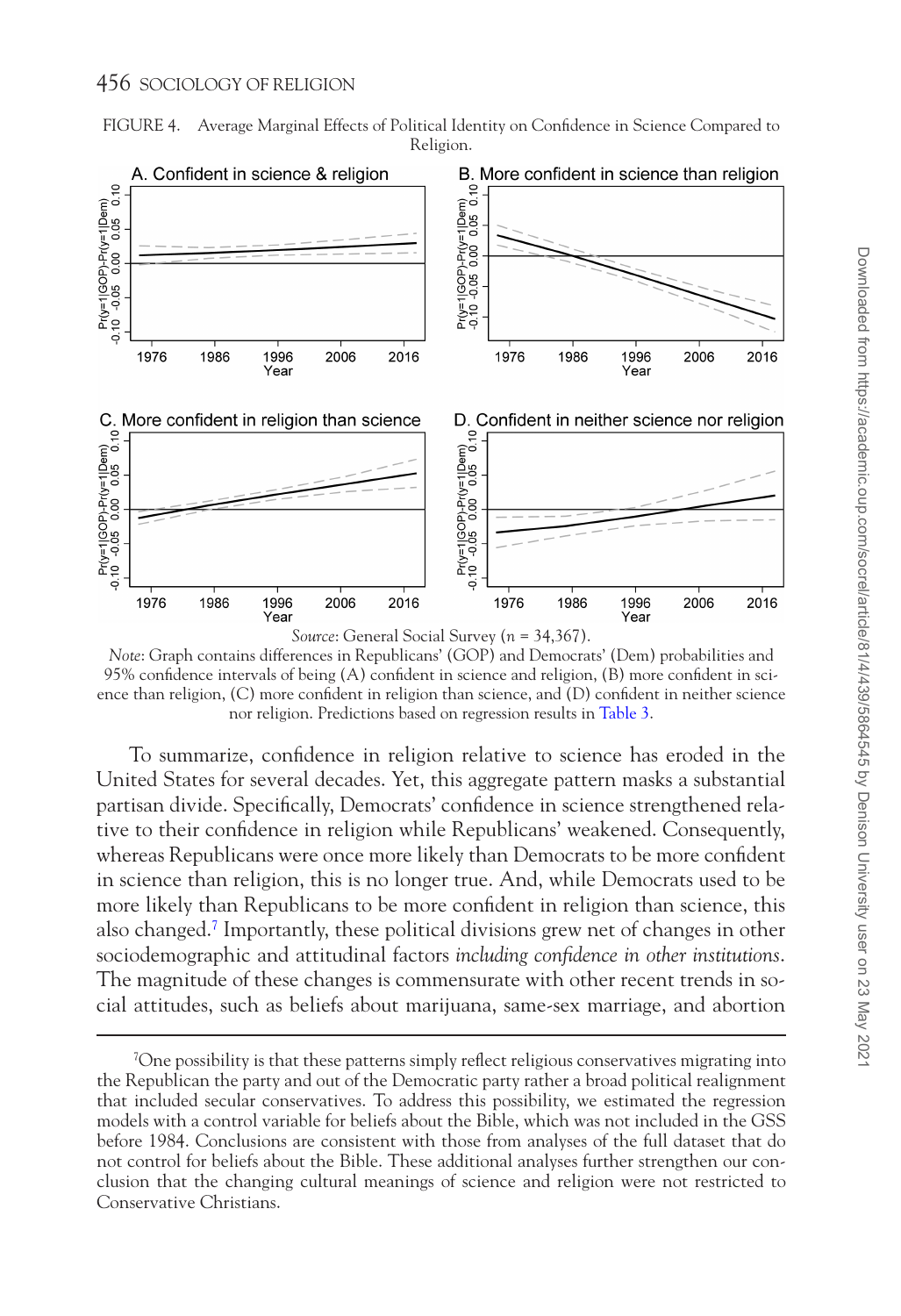rights ([Jelen 2017;](#page-21-15) [Schnabel and Sevell 2017](#page-21-21)). Overall, these findings illustrate growing political rifts in confidence in science and religion and suggest that the changes are part of a broader cultural realignment of the nexus of science, religion, and politics.

# **CONCLUSIONS**

This article builds on other analyses of science, religion, and politics and makes several unique contributions. We replicated [Gauchat's \(2012\)](#page-21-0) finding of a growing political divide in confidence in science using data that includes several additional survey waves. Yet, Gauchat's analysis left open the possibility that differences in faith traditions account for political differences in confidence in science. By controlling for faith traditions, our investigation shows that declining confidence in science on the political right cannot be attributed simply to Conservative Christians' increasing ties to the Republican party. Additionally, [Mann and Schleifer's](#page-21-3) [\(2019](#page-21-3)) recent analysis shows that conservative opposition to science reflects hostility toward scientific elites rather than the scientific method, which is consistent with our conclusions about the political meaning of institutional science. However, unlike previous studies we situate confidence in religion alongside confidence in science. Doing so illustrates previously undocumented countervailing changes in these two sources of cultural authority. Moreover, by categorizing individuals based on their perceptions of both science and religion, we found new evidence that confidence in science displaced confidence in religion within the Democratic Party while the opposite happened within the Republican Party. In short, politics grew increasingly entangled with how Americans think about science and religion.

An alternative to the explanation we propose is that beginning in the 1970s, white Conservative Protestants and some Catholics increasingly aligned with the Republican Party and opposed the scientific community's position on a few highprofile issues, such as evolution and stem cell research. However, we found the same partisan dynamics in analyses that excluded white Conservative Protestants and that controlled for beliefs about the Bible. Research on the politicization of science and religion in the United States often prioritizes Conservative Christianity's role in the process. Yet, economic elites also played a part in sowing anti-intellectualism among conservatives. The combination of these forces ultimately helped align organized science with liberal values and organized religion with conservative ones. Importantly, this article suggests that these new normative meanings were recognized by religious and non-religious Americans alike.

We have emphasized growing political dissensus associated with science and religion but it is worth noting that most people in these data had the same level of confidence in science that they did in religion, which is consistent with the more harmonious view of science and religion described by [Ecklund and Scheitle](#page-20-14)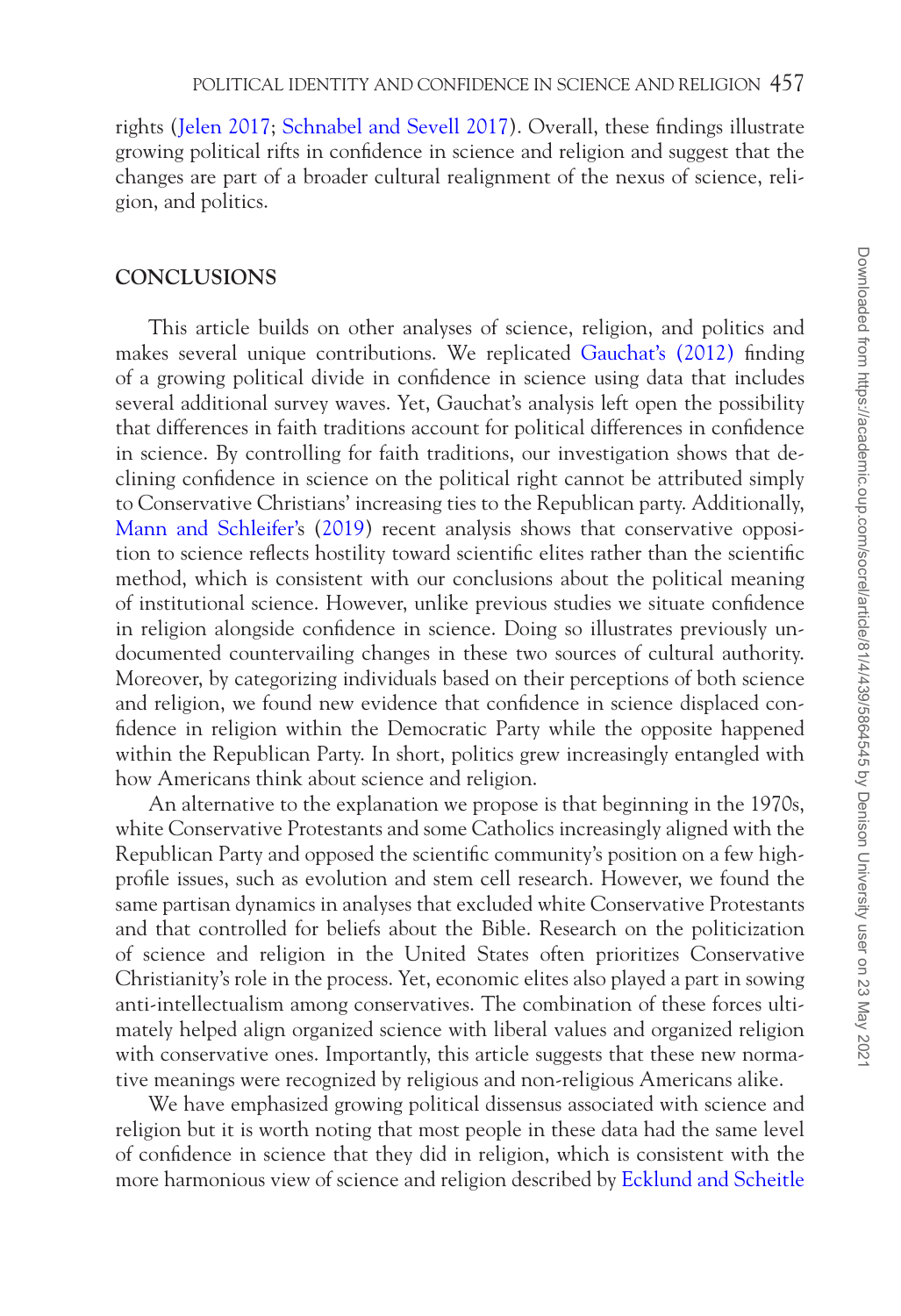[\(2018\).](#page-20-14) Yet, these authors also found large religious differences in beliefs about conflict and compatibility between science and religion. Although the measures we analyzed tap different underlying concepts than the measures of conflict and compatibility used by [Ecklund and Scheitle \(2018\)](#page-20-14), our results also suggest that while many people reject the notion of conflict between science and religion, many prefer one of these sources of authority to the other and these preferences differ substantially depending on social identities.

Any story of how Republicans' attitudes changed in recent decades is a story primarily about how whites' attitudes changed. In these data, less than 1 in 10 African Americans identified as Republican. Indeed, the union of Conservative Christianity and Republican politics is partly rooted in the white backlash to the civil rights movement [\(Balmer 2006](#page-20-15)). However, whites were also the primary drivers of changing perceptions of science and religion within the Democratic Party. Among Democrats in these data, African Americans were less confident than whites in science and more confident than whites in religion. Although this article focused on political differences, we do not wish to minimize the importance of other social identities such as race and ethnicity in steering perceptions of science and religion (see [Noy and O'Brien 2018](#page-21-22)). Further research on how the political changes documented here relate to other identities and experiences could provide valuable clues about the social and cultural reach of science and religion in the United States.

This study contributes to research on science, religion, and politics in several ways, but there are important limitations to the data. Notably, we examined confidence in institutional science and religion rather than perceptions of specific controversies where science and religion intersect. Additionally, the repeated cross-sections data we analyzed cannot answer whether the trends we found reflect attitudinal change at the level of individuals or compositional change at the level of political parties. Finally, the utility of long-term trend data on institutional confidence must be weighed against the challenges of measuring perceptions of institutions as heterogeneous as science and religion. This article sheds new light on changes in confidence in science and religion, but it also highlights the need for additional sources of data containing more fine-grained tools for analyzing public opinion about these issues.

This article provides a new framework to understand how the politicization of science and religion relate to one another. It also underscores the relational nature of public support for different sources of cultural authority. Regardless of whether science and religion actually conflict, their portrayal as incompatible in popular and political culture and their growing associations with divergent normative orientations fueled a political divide in how they are perceived in the United States. The long-term trajectory of these trends and the potentially self-reinforcing nature of the underlying process suggest that these divisions will persist as long as science and religion remain prominent features of social and political life.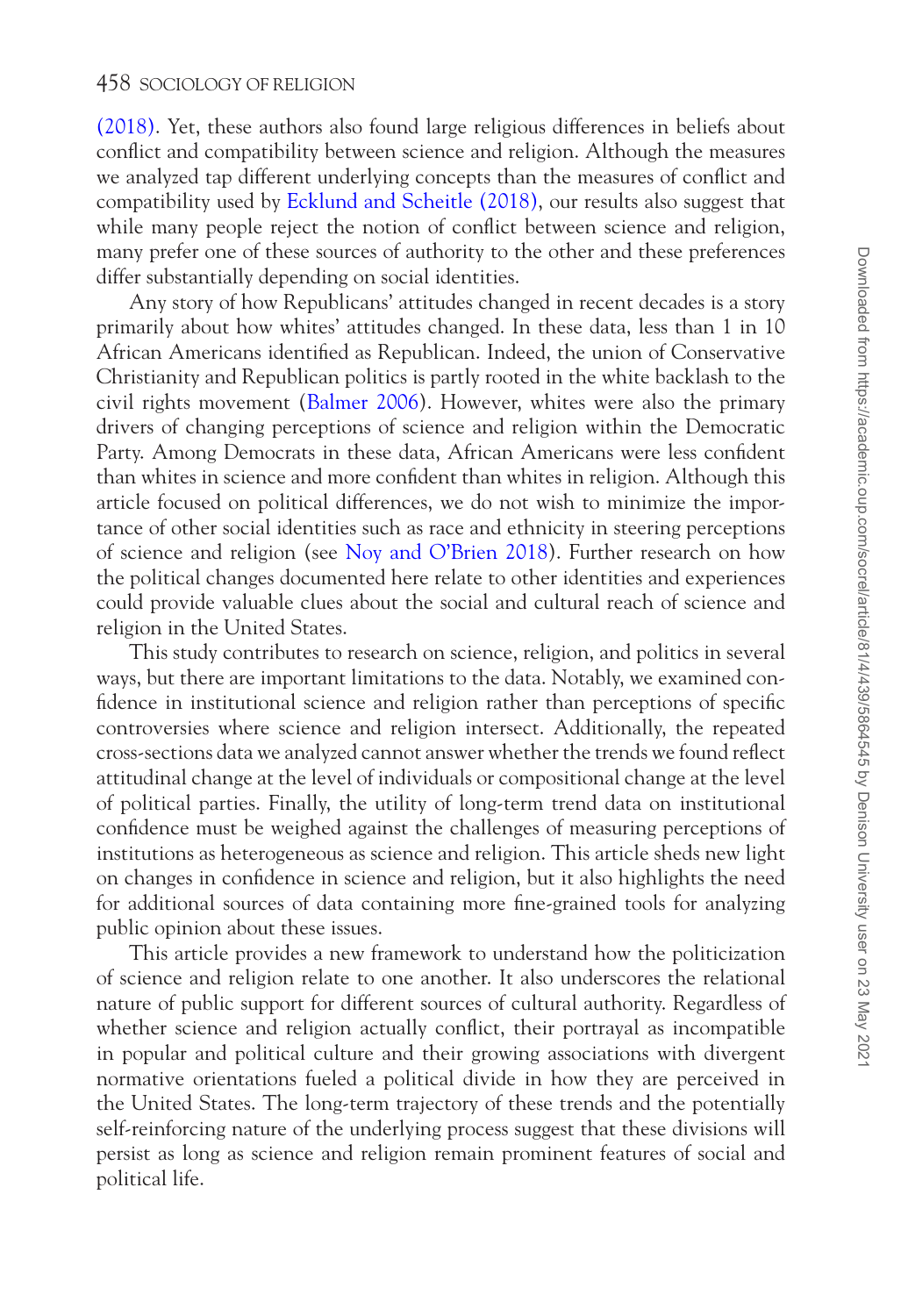# **ACKNOWLEDGMENTS**

Data and syntax files are available from the authors for purposes of replication. We thank Gordon Gauchat, Patricia McManus, Micah Roos, John Roberts, and members of the Network for the Social Scientific Study of Science and Religion for their suggestions for improving this paper. A previous version of this paper was presented at the 2018 American Sociological Association meetings in Philadelphia, PA.

# **REFERENCES**

- <span id="page-20-0"></span>Alumkal, Antony. 2017. *Paranoid Science: The Christian Right's War on Reality*. New York: New York University Press.
- <span id="page-20-12"></span>Amemiya, Takeshi. 1981. "Qualitative Response Models: A Survey." *Journal of Economic Literature* 19(4): 1483–536.
- <span id="page-20-15"></span>Balmer, Randall. 2006. *Thy Kingdom Come: How the Religious Right Distorts Faith and Threatens America*. New York: Basic Books.
- <span id="page-20-6"></span>Bonikowski, Bart, and Noam Gidron. 2015. "The Populist Style in American Politics: Presidential Campaign Discourse, 1952–1996." *Social Forces* 94(4): 1593–621.
- <span id="page-20-5"></span>Bourdieu, Pierre. 1991. "The Peculiar History of Scientific Reason." *Sociological Forum* 6(1):  $3 - 26.$
- Bush, Vannevar. 1945. *Science The Endless Frontier: A Report to the President by Vannevar Bush, Director of the Office of Scientific Research and Development*. Washington, DC: United States Government Printing Office.
- <span id="page-20-11"></span>Cheng, Simon, and J. Scott Long. 2007. "Testing for IIA in the Multinomial Logit Model." *Sociological Methods & Research* 35(4): 583–600.
- <span id="page-20-7"></span>Crawford, Allen. 1980. *Thunder on the Right*. New York: Pantheon Books.
- <span id="page-20-10"></span>Delehanty, Jack, Penny Edgell, and Evan Stewart. 2018. "Christian America? Secularized Evangelical Discourse and the Boundaries of National Belonging." *Social Forces* 97(3): 1283–306.
- <span id="page-20-14"></span>Ecklund, Elaine, and Christopher Scheitle. 2018. *Religion vs. Science: What Religious People Really Think*. New York: Oxford University Press.
- <span id="page-20-4"></span>Emerson, Michael O., and Christian Smith. 2001. *Divided by Faith: Evangelical Religion and the Problem of Race in America*. New York: Oxford University Press.
- <span id="page-20-8"></span><span id="page-20-3"></span>Evans, John H. 2011. "Epistemological and Moral Conflict Between Religion and Science." *Journal for the Scientific Study of Religion* 50(4): 707–72.
	- ———. 2013. "The Growing Social and Moral Conflict Between Conservative Protestantism and Science." *Journal for the Scientific Study of Religion* 52(2): 368–85.
- <span id="page-20-1"></span>———. 2018. *Morals not Knowledge: Recasting the Contemporary U.S. Conflict Between Religion and Science*. Oakland: University of California Press.
- <span id="page-20-9"></span>Evans, Michael S. 2016. *Seeking Good Debate: Religion, Science, and Conflict in American Public Life*. Oakland: University of California Press.
- <span id="page-20-2"></span>Fligstein, Neil, and Doug McAdam. 2012: *A Theory of Fields*. New York: Oxford University Press.
- <span id="page-20-13"></span>Gauchat, Gordon. 2011. "The Cultural Authority of Science: Public Trust and Acceptance of Organized Science." *Public Understanding of Science* 20: 751–70.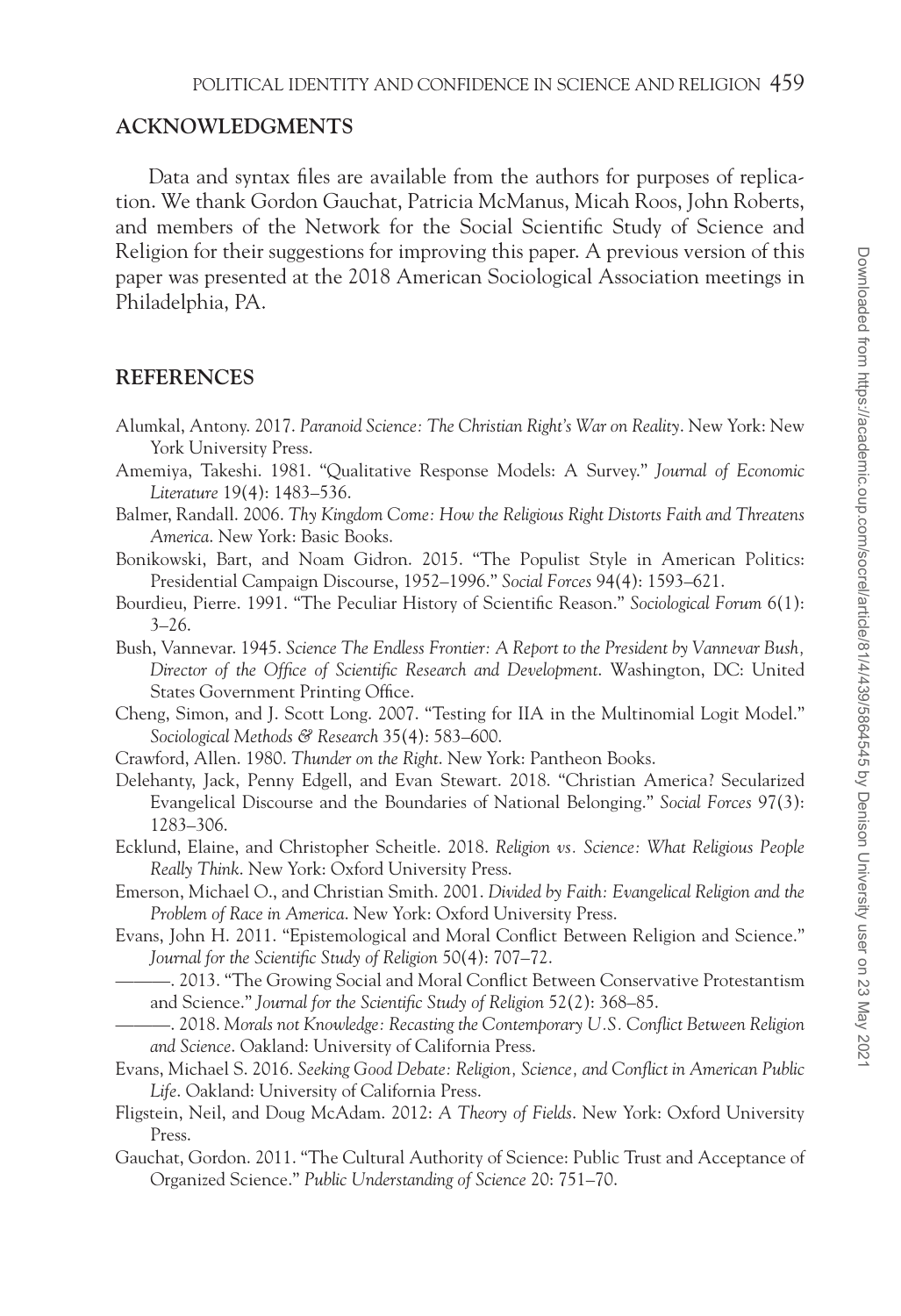<span id="page-21-0"></span>———. 2012. "Politicization of Science in the Public Sphere: A Study of Public Trust in the United States, 1974 to 2010." *American Sociological Review* 77(2): 167–87.

- <span id="page-21-2"></span>Gieryn, Thomas F. 1999. *Cultural Boundaries of Science: Credibility on the Line*. Chicago, IL: University of Chicago Press.
- <span id="page-21-9"></span>Gross, Neil, Thomas Medvetz, and Rupert Russell. 2011. "The Contemporary American Conservative Movement." *Annual Review of Sociology* 37: 325–54.
- <span id="page-21-1"></span>Hout, Michael, and Claude S. Fischer. 2014. "Explaining Why More Americans Have No Religious Preference: Political Backlash and Generational Succession, 1987–2012." *Sociological Science 1*: 423–447.
- <span id="page-21-8"></span>Jasanoff, Shelia. 1994. *The Fifth Branch: Science Advisers as Policy Makers*. Cambridge, MA: Harvard University Press.
- <span id="page-21-15"></span>Jelen, Ted G. 2017. "Public Attitudes Toward Abortion and LGBTQ Issues: A Dynamic Analysis of Region and Partisanship." *Sage Open* 7(1): 1–6.
- <span id="page-21-20"></span>Johnson, David R., and Jared L. Peifer. 2017. "How Public Confidence in Higher Education Varies by Social Context." *The Journal of Higher Education* 88(4): 619–44.
- <span id="page-21-13"></span>Kahan, Dan M., Hank Jenkins-Smith, and Donald Braman. 2011. "Cultural Cognition of Scientific Consensus." *Journal of Risk Research* 14(2): 147–74.
- <span id="page-21-7"></span>Kevles, Daniel. 1978. *The Physicists: The History of a Scientific Community in Modern America*. New York: Alfred A. Knopf.
- <span id="page-21-17"></span>Long, J. Scott. 1997. "Regression Models for Categorical and Limited Dependent Variables." *Advanced Quantitative Techniques in the Social Sciences*, vol. 7 Thousand Oaks, CA: Sage.
- <span id="page-21-3"></span>Mann, Marcus, and Cyrus Schleifer. 2019. "Love the Science, Hate the Scientists: Conservative Identity Protects Belief in Science and Undermines Trust in Scientists." *Social Forces*. [doi:10.1093/sf/soz156](https://doi.org/doi:10.1093/sf/soz156)
- <span id="page-21-18"></span>McFadden, Daniel. 1974. "Conditional Logit Analysis of Qualitative Choice Behavior." In *Frontiers in Econometrics*, edited by Paul Zarembka, 105–42. New York: Academic Press.
- <span id="page-21-10"></span>Medvetz, Thomas. 2012. *Think Tanks in America*. Chicago, IL: University of Chicago Press.
- <span id="page-21-6"></span>Merton, Robert K. [1942] 1973. "The Normative Structure of Science." In *The Sociology of Science*, edited by Norman Storer, 267–80. Chicago, IL: University of Chicago Press.
- <span id="page-21-19"></span>Mize, Trenton D. 2019. "Best Practices for Estimating, Interpreting, and Presenting Nonlinear Interaction Effects." *Sociological Science* 6: 81–117.
- <span id="page-21-12"></span>Moore, Kelly. 1996. "Organizing Integrity: American Science and the Creation of Public Interest Organizations, 1955–1975." *American Journal of Sociology* 101(6): 1592–627.
- <span id="page-21-4"></span>Morrison, Mark, Roderick Duncan, and Kevin Parton. 2015. "Religion Does Matter for Climate Change Attitudes and Behavior." *PLoS ONE* 10(8): e0134868.
- <span id="page-21-5"></span>Motta, Matthew. 2018. "The Dynamics and Political Implications of Anti-Intellectualism in the United States." *American Politics Research* 46(3): 465–98.
- <span id="page-21-22"></span>Noy, Shiri, and Timothy L. O'Brien. 2018. "An Intersectional Analysis of Perspectives on Science and Religion in the United States." *The Sociological Quarterly* 59(1): 40–61.
- <span id="page-21-14"></span>Numbers, Ronald L. [1992] 2006. *The Creationists: From Scientific Creationism to Intelligent Design*. Cambridge, MA: Harvard University Press.
- <span id="page-21-11"></span>Oreskes, Naomi, and Erik M. Conway. 2010. *Merchants of Doubt: How a Handful of Scientists Obscured the Truth on Issues from Tobacco Smoke to Global Warming*. New York: Bloomsbury Press.
- <span id="page-21-16"></span>Redding, Richard E. 2013. "Politicized Science." *Society* 50(5): 439–46.
- <span id="page-21-21"></span>Schnabel, Landon, and Eric Sevell. 2017. "Should Mary and Jane be legal? Americans' Attitudes toward Marijuana and Same-Sex Marriage Legalization, 1988–2014." *Public Opinion Quarterly* 81(1): 157–72.